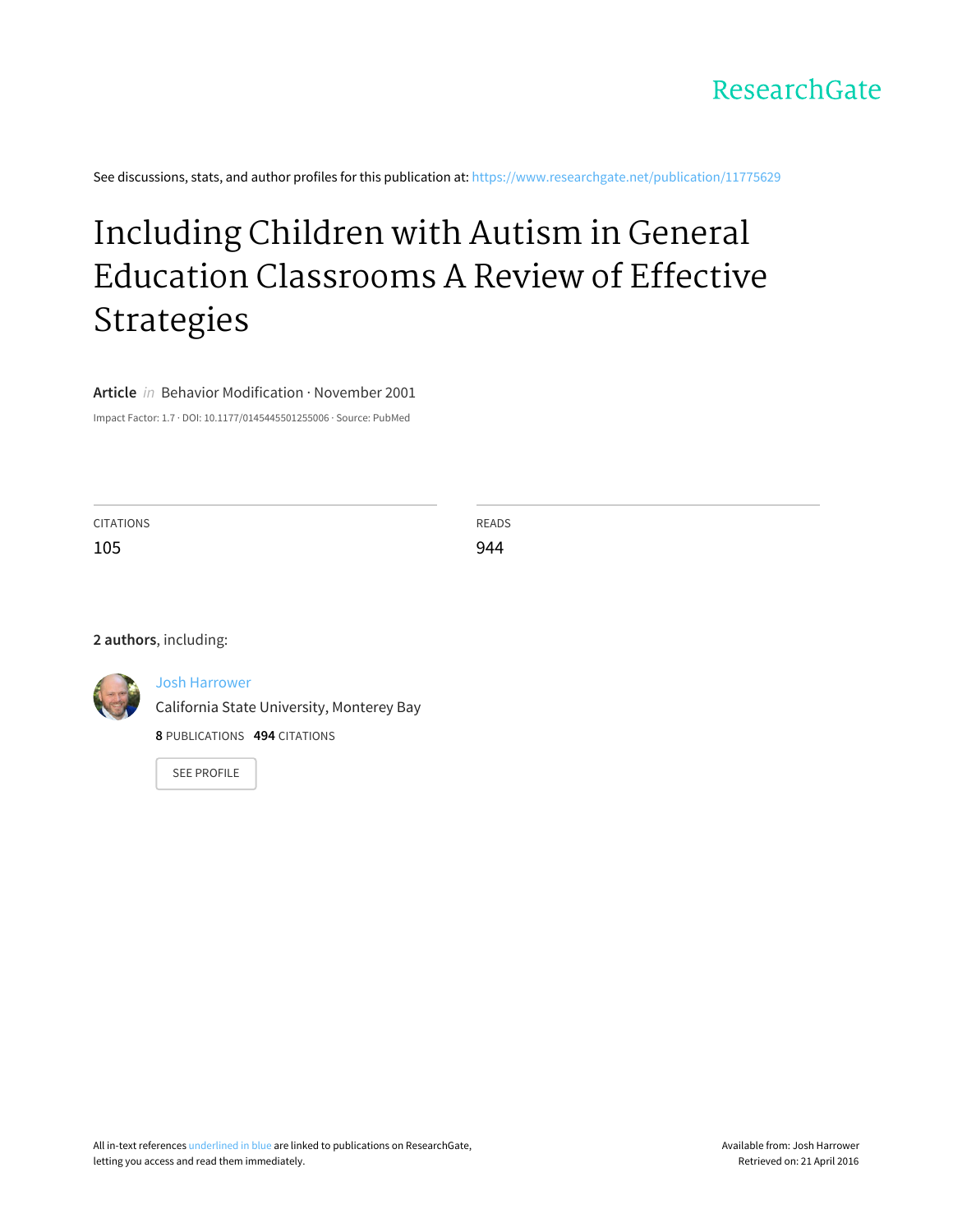Children with autism can benefit from participation in inclusive classroom environments, and many experts assert that inclusion is a civil right and is responsible for nurturing appropriate social development. However, most children with autism require specialized supports to experience success in these educational contexts. This article provides a review of the empirical research that has addressed procedures for promoting successful inclusion of students with autism. Strategies reviewed include antecedent manipulations, delayed contingencies, self-management, peer-mediated interventions, and other approaches that have been demonstrated in the literature to be useful. The article concludes with a discussion of future research needs.

# **Including Children With Autism in General Education Classrooms**

# **A Review of Effective Strategies**

# **JOSHUA K. HARROWER GLEN DUNLAP**

*University of South Florida*

**The educational inclusion of students with autism** and other disabilities has been a fiercely controversial topic (Harrower, 1999; Kauffman & Hallahan, 1995). Historically, students with disabilities have been segregated from their peers, even from society as a whole (Karagiannis, Stainback, & Stainback, 1996). More recently, however, there has been an increasing trend to include students with autism and other disabilities in general education classrooms along with their typically developing peers (McDonnell, 1998). This trend has stemmed largely from theoretical arguments related to social development and legal issues related to the civil rights movement (for a review, see Harrower, 1999).

The purpose of this article is to provide a review of data-based strategies for facilitating the educational inclusion of students with autism. First, research on inclusion as an independent variable will be briefly

BEHAVIOR MODIFICATION, Vol. 25 No. 5, October 2001 762-784 © 2001 Sage Publications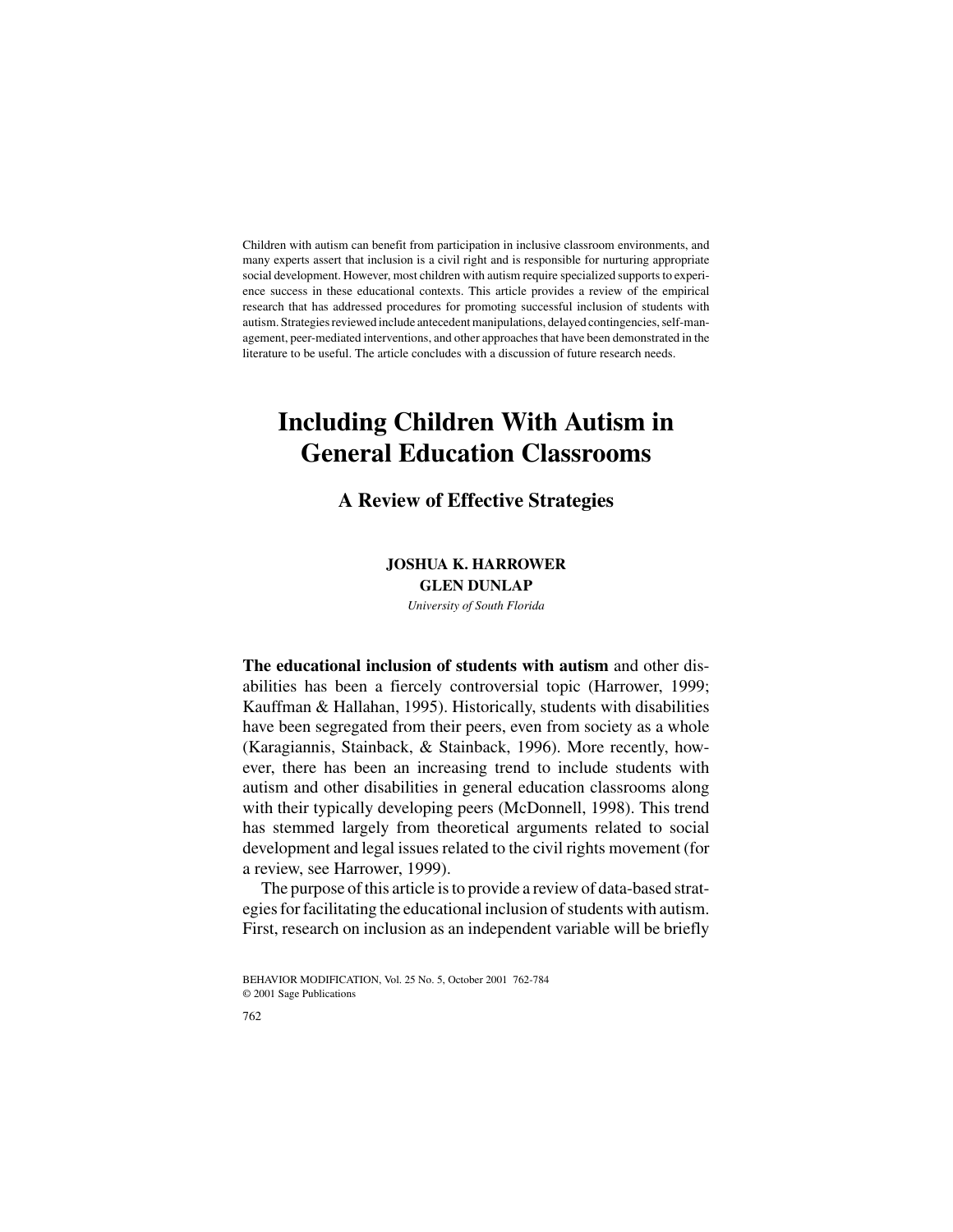reviewed with respect to social and academic outcomes. Second, intervention strategies that have been documented as successful in the process of including students with autism in general education classrooms will be presented. The intervention strategies that will be reviewed in this section include antecedent procedures, delayed contingencies, self-management strategies, peer-mediated interventions, and multicomponent strategies. We will also cover some empirically validated strategies that are not necessarily designed for use in inclusive settings but that may be very useful in some contexts. Last, a brief discussion of worthwhile areas for future research efforts in facilitating the inclusion of students with autism will be presented.

# **RESEARCH ON INCLUSION AS AN INDEPENDENT VARIABLE**

One of the contributing factors in the controversy over inclusion has been the limited number of studies that have focused directly on procedures for facilitating educational inclusion (Hunt & Goetz, 1997). Before considering effective strategies, however, it is reasonable to question the extent to which inclusion results in the benefits that its proponents anticipate. The little research available that considers inclusion as an independent variable has documented generally, though not exclusively, positive results. This area of research has focused on both the social and the academic outcomes based on educational placement of children with autism.

With regard to the potential social outcomes of students with autism schooled in general versus special education settings, researchers have evaluated students with autism on a number of dependent variables, holding educational placement as the independent variable. For example, researchers have documented that students with disabilities, including students with autism, who are fully included (a) display higher levels of engagement and social interaction, (b) give and receive higher levels of social support, (c) have larger friendship networks, and (d) have developmentally more advanced individualized education plan goals than their counterparts in segregated placements [\(Fryxell & Kennedy, 1995;](https://www.researchgate.net/publication/234725375_Placement_along_the_Continuum_of_Services_and_Its_Impact_on_Students) Hunt, Farron-Davis, Beckstead, Curtis, & Goetz, 1994).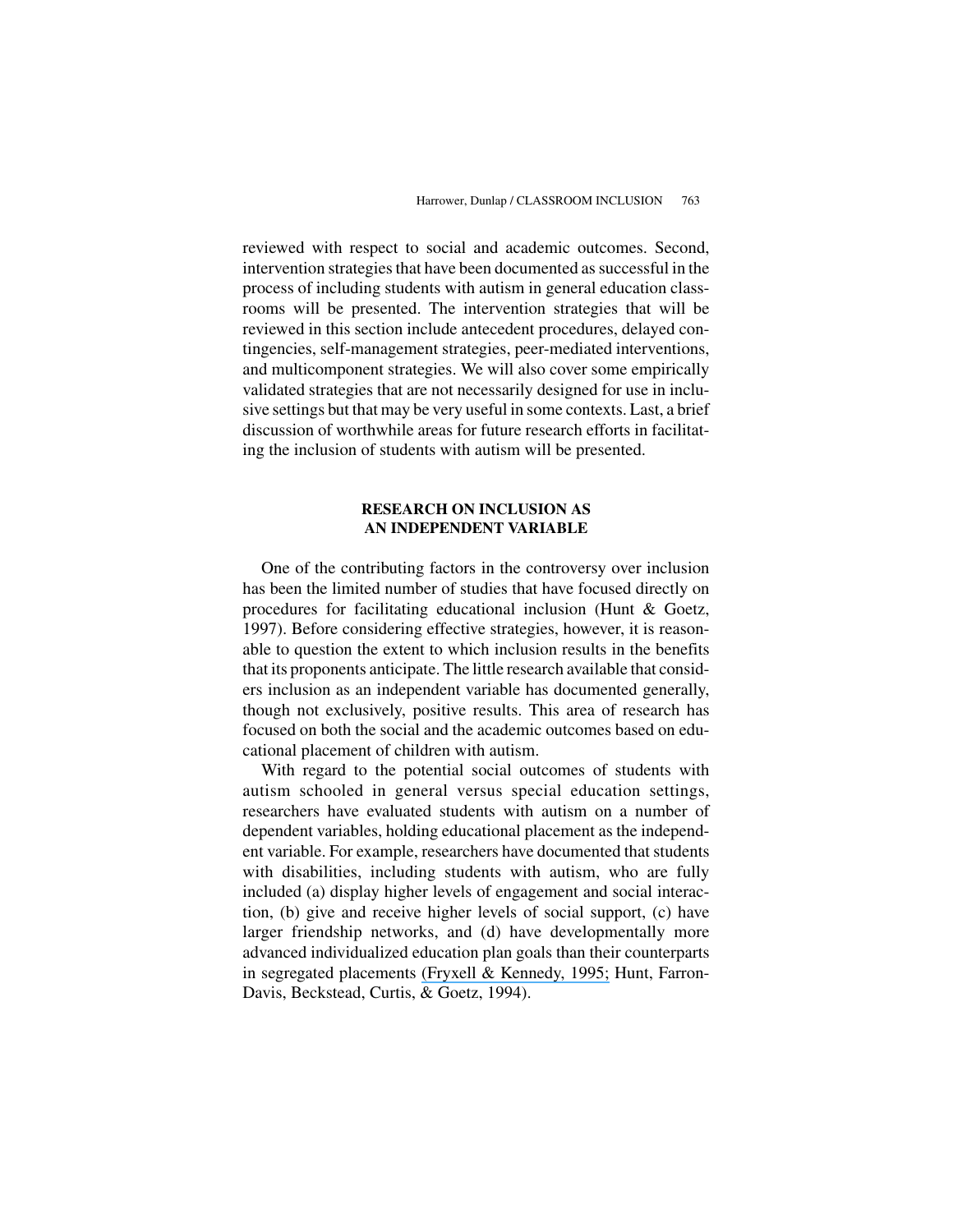Yet researchers have also found mixed results among students with autism in general education classrooms. For example, researchers have found that some fully included students with disabilities, including autism, are rated by their classmates as being among the most popular in class, whereas others are not (Evans, Salisbury, Palombaro, Berryman, & Hollowood, 1992). The study by Evans and colleagues (1992) also documented that students with disabilities were observed more frequently to be on the receiving, rather than the giving, end of social interactions, and this tendency was amplified over the course of the school year. Thus, studies addressing social behavior have yielded encouraging yet variable results [\(Evans et al., 1992; Hunt et al., 1994\).](https://www.researchgate.net/publication/232543557_Evaluating_the_Effects_of_Placement_of_Students_with_Severe_Disabilities_in_General_Education_versus_Special_Classes?el=1_x_8&enrichId=rgreq-cddcec98-7bf7-458f-8d2f-6484c3769bb3&enrichSource=Y292ZXJQYWdlOzExNzc1NjI5O0FTOjEwMzE4MzkxMzMyNDU1M0AxNDAxNjEyMzcwNDY1)

Relatively few studies have been conducted evaluating academic outcomes for students with autism as a result of educational placement [\(Hunt & Goetz, 1997\).](https://www.researchgate.net/publication/234591507_Promoting_Interactive_Partnerships_in_Inclusive_Educational_Settings?el=1_x_8&enrichId=rgreq-cddcec98-7bf7-458f-8d2f-6484c3769bb3&enrichSource=Y292ZXJQYWdlOzExNzc1NjI5O0FTOjEwMzE4MzkxMzMyNDU1M0AxNDAxNjEyMzcwNDY1) In one such study, Harris, Handleman, Kristoff, Bass, and Gordon (1990) compared five children with autism enrolled in a segregated preschool classroom, five children with autism in an inclusive classroom, and four typically developing peers in the inclusive classroom on measures of language ability before and after language instruction. Results failed to show significant differences in language ability between the children with autism in either setting [\(Harris et al., 1990\).](https://www.researchgate.net/publication/20832140_Changes_in_language_development_among_autistic_and_peer_children_in_segregated_and_integrated_preschool_settings_Journal_of_Autism_and_Developmental_Disorders_20_23-31?el=1_x_8&enrichId=rgreq-cddcec98-7bf7-458f-8d2f-6484c3769bb3&enrichSource=Y292ZXJQYWdlOzExNzc1NjI5O0FTOjEwMzE4MzkxMzMyNDU1M0AxNDAxNjEyMzcwNDY1) These types of findings have generally been interpreted as supporting educational inclusion, as segregated educational placements have historically been purported to provide more intensive educational opportunities for students with disabilities [\(Harrower, 1999\).](https://www.researchgate.net/publication/240286629_Using_Self-Management_Strategies_to_increase_the_On-Task_Behavior_of_a_Student_with_Autism?el=1_x_8&enrichId=rgreq-cddcec98-7bf7-458f-8d2f-6484c3769bb3&enrichSource=Y292ZXJQYWdlOzExNzc1NjI5O0FTOjEwMzE4MzkxMzMyNDU1M0AxNDAxNjEyMzcwNDY1)

Authors often note that the mere placement or proximity to typical peers and the general education curriculum may be beneficial, but it is insufficient in achieving an appropriate education for students with disabilities (e.g., Hunt & Goetz, 1997; Kohler, Strain, & Shearer, 1996). For this reason, many researchers have advocated for educational inclusion as a reallocation of specialized educational services, not merely as an intervention in and of itself (Sailor, 1996). Thus, the focus of the inclusion debate may best be reframed from segregated versus inclusive education to how to provide appropriate supports in inclusive settings. For inclusive placements to be successful, educators must have knowledge of and access to empirically validated strategies that will assist them in this process. Therefore, the following dis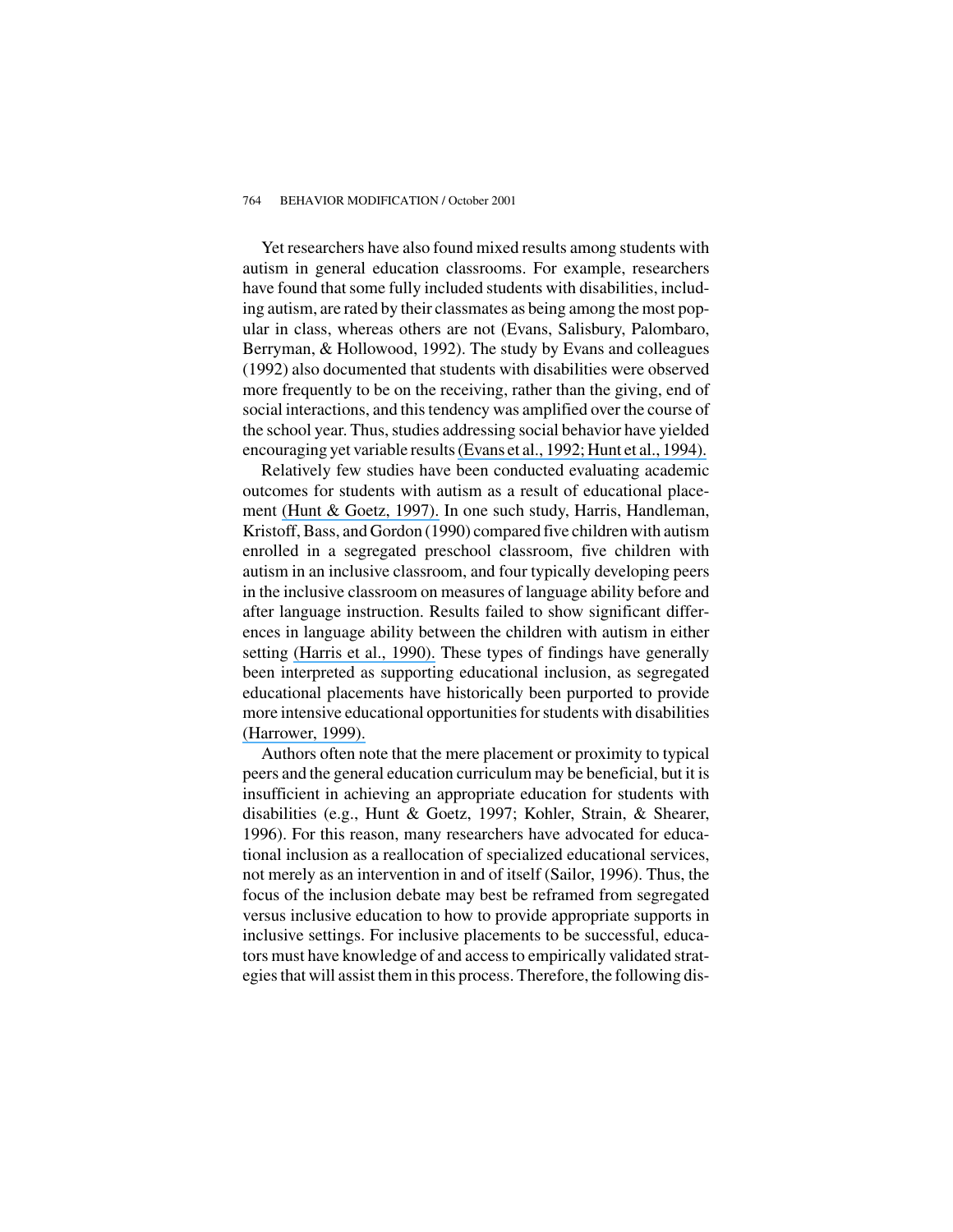cussion provides a review of intervention strategies that have been documented as effective in supporting students with autism in inclusive educational contexts.

# **REVIEW OF STRATEGIES FOR FACILITATING THE INCLUSION OF STUDENTS WITH AUTISM**

Prior to beginning a discussion of strategies for promoting inclusion, a few important considerations are warranted. As has been widely noted, autism is a highly heterogeneous disability with regard to level of functioning (G. Dunlap & Bunton-Pierce, 1999; Gillberg, 1999; Koegel, Valdez-Menchaca, Koegel, & Harrower, 2001). Thus, the level and intensity of supports required for a given student with autism will depend largely on the characteristics of the student's functioning. It would be beyond the scope of this review (and the status of the literature) to delineate specific strategies that are more or less appropriate for varying levels of functioning. In addition, much of the research on inclusion of students with autism has been conducted with young children. There is a lack of pertinent research on including students with autism at the middle school and high school levels. Again, it is not the purpose of this article to prescribe intervention strategies based on age or grade level. The purpose is to provide a review of documented strategies that can then be individually tailored to meet the idiosyncratic needs of particular students with autism participating in inclusive educational placements.

# **ANTECEDENT PROCEDURES**

By modifying discriminative stimuli for both appropriate and inappropriate behavior, antecedent procedures can be designed to prevent and reduce challenging behavior. One very positive aspect of antecedent procedures is that they are proactive. Since these strategies all involve altering routines or environments, they address challenging behavior prior to its occurrence. Antecedent procedures that have been used specifically for students with autism in general education classrooms include priming, prompt delivery, and picture scheduling.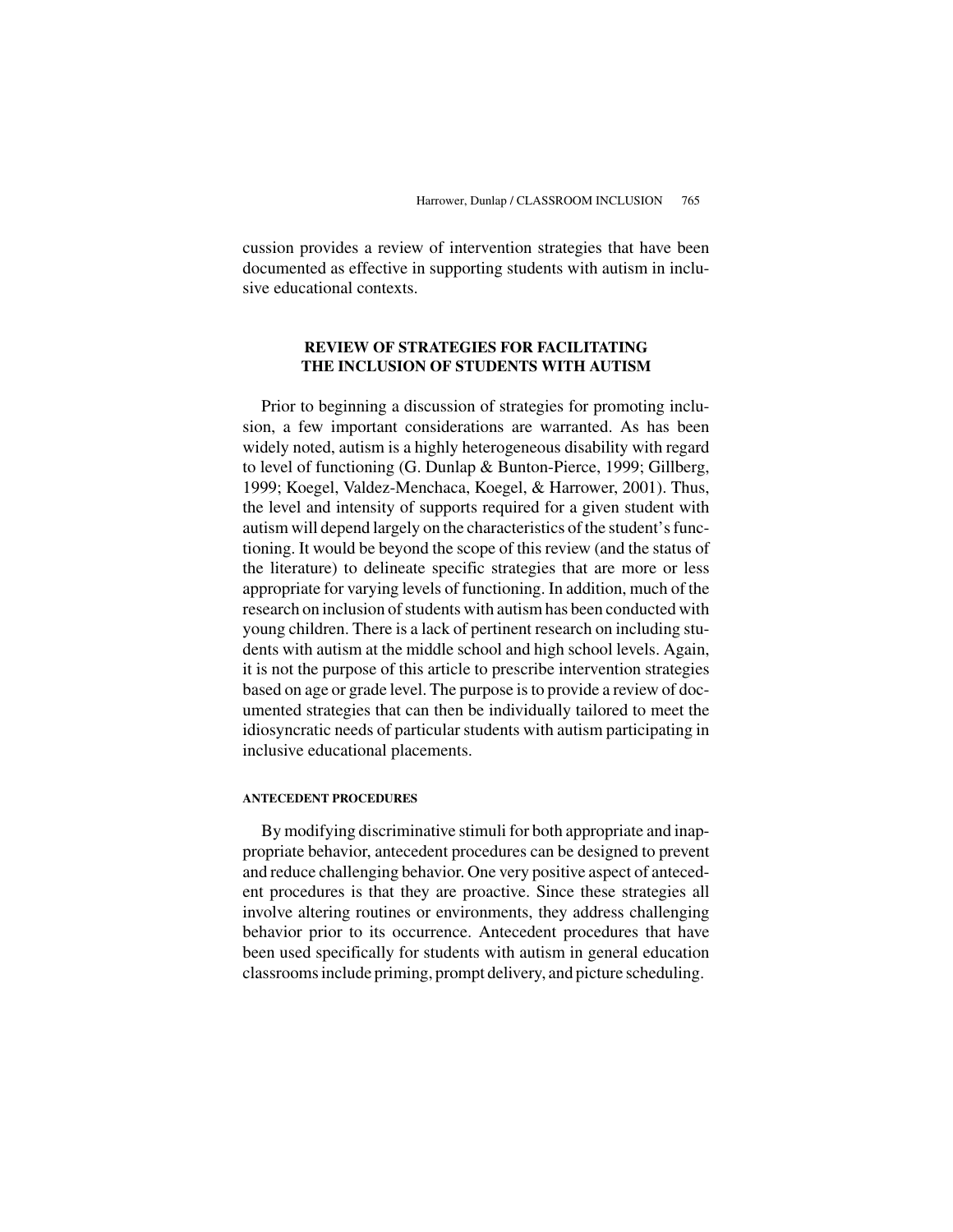*Priming*. Priming, or prepractice, has been documented as an effective classroom intervention for children with autism. Priming consists of previewing information or activities that a child is likely to have difficulties with before the child actually engages in that activity (Wilde, Koegel, & [Koegel, 1992\).](https://www.researchgate.net/publication/21522160_Improving_social_skills_and_disruptive_behavior_in_children_with_autism_through_self-management_Journal_of_Applied_Behavior_Analysis_25_341-353?el=1_x_8&enrichId=rgreq-cddcec98-7bf7-458f-8d2f-6484c3769bb3&enrichSource=Y292ZXJQYWdlOzExNzc1NjI5O0FTOjEwMzE4MzkxMzMyNDU1M0AxNDAxNjEyMzcwNDY1) For example, if a child is having difficulties during circle activities where the teacher is reading the class a story, each day's story could be read to the child individually before the child experiences the story in the presence of the entire class. Priming is important in facilitating the inclusion of students with autism in that it links individual instruction to larger classroom group activities, a common feature of general education classrooms. Research has focused on using priming to improve social interactions between children with autism in regular education classrooms, and priming has been shown to be effective in increasing the initiations of social interaction with typical peers (Zanolli, Daggett, & Adams, 1996).

*Prompt delivery*. Prompting strategies have been successful in facilitating the inclusion of students with autism. Often, when teaching children with autism, in order to elicit an appropriate response in a targeted academic or behavioral activity, one must provide prompts that supplement the general instructional routine. Using various prompting strategies is important in facilitating the inclusion of students with autism, as these students may not respond to traditional instructions delivered in general education classrooms. For example, Sainato, Strain, Lefebvre, and Rapp (1987) compared the effectiveness of two prompting strategies for facilitating school transition times with three preschool boys with autism. In the peer buddy condition, the classroom teacher provided prompts and modeling to a typically developing student, who then provided prompts to the student with autism. The classroom teacher did not deliver prompts to the children with autism. In the antecedent condition, the classroom teacher alone provided prompts to the students with autism, instructing the peer buddies not to assist. Both conditions yielded increases in appropriate behaviors, with the teacher-only condition revealing superior results in all transition settings. Both conditions also resulted in significant reductions in teacher prompts over time, suggesting that the students began to make transitions independently.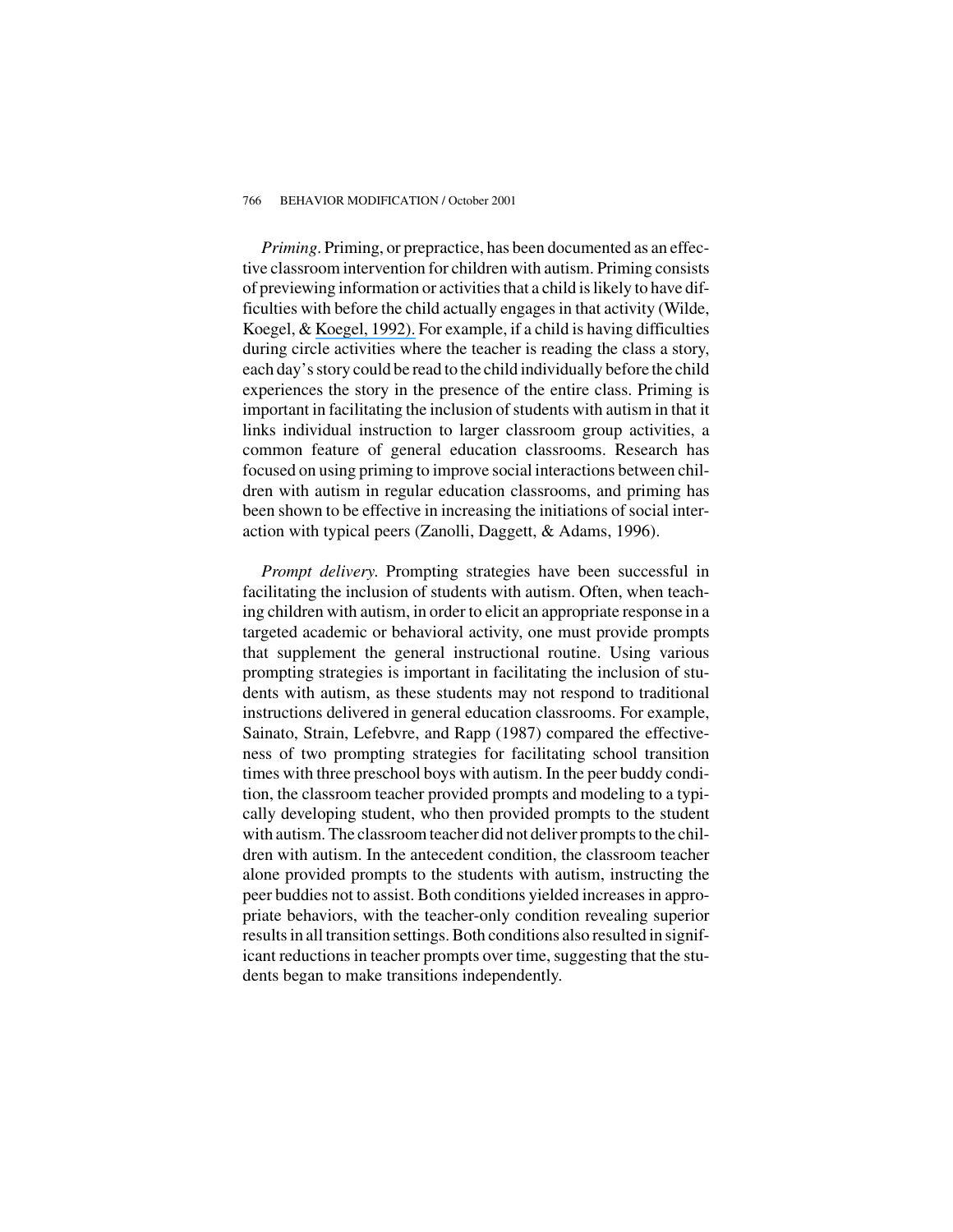Other types of prompting strategies have also been documented to improve outcomes for students with autism in inclusive classrooms. For example, Taylor and Levin (1998) examined the effects of a tactile prompting device for increasing the verbal initiations of a 9-year old student with autism. The device, carried in the student's pocket, made a slight vibration at prespecified time intervals, and this served as a prompt for the student to make a verbal initiation regarding his play activities. Increases in verbal initiations were observed not only toward an adult in a variety of play contexts but also during follow-up probes conducted during cooperative learning activities with typically developing peers in the student's general education classroom.

*Picture schedules*. Picture schedules are often used as a strategy for increasing predictability and as an alternative to verbal and written instruction. Transitioning from one activity to another can be problematic for some students with autism yet is a very common occurrence in general education classrooms. Picture schedules can serve as effective cues alerting students with autism to upcoming changes in activities. For example, Hall, McClannahan, and Krantz (1995) used a picture book schedule describing the daily general education classroom activities for three students with disabilities, including one with autism. Results demonstrated that, along with reductions in prompt use by classroom aides, the students followed their activity schedules 90% to 100% of the time. Furthermore, these strategies received high ratings of social validity in that the aides indicated that they would use the strategies with other students and would recommend their use to other aides.

#### **DELAYED CONTINGENCIES**

One goal of education is to increase the independent academic functioning of students. This has often been a daunting goal for educators working with students with autism. While successes have been well documented for students with autism under conditions of close adult supervision, there has also been evidence that the removal of supervision often leads quickly to a reappearance of challenging behavior and/or a decrease in appropriate behavior (Marholin &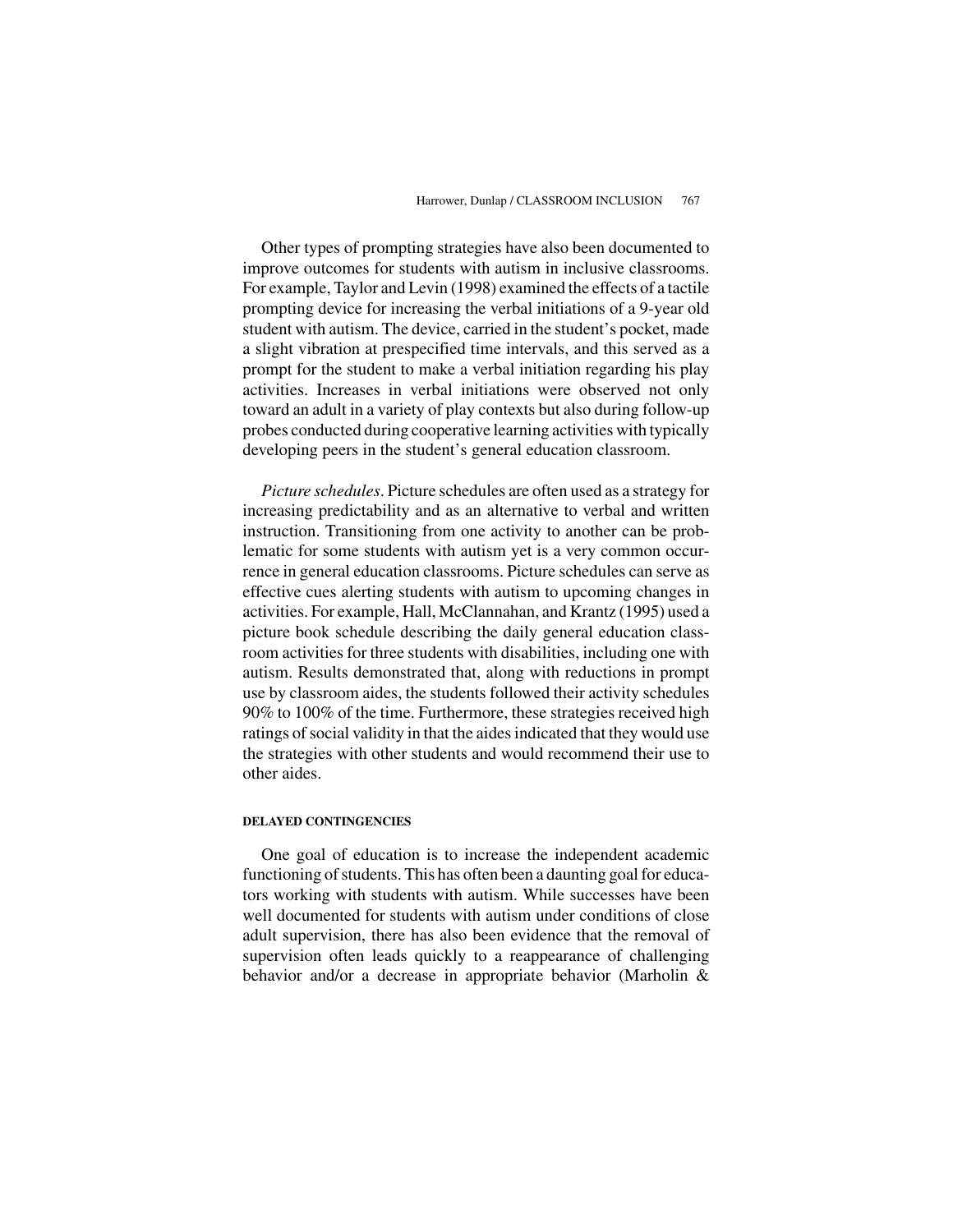Steinman, 1977; Stahmer & Schreibman, 1992). This failure of behavioral gains to generalize has been linked to the removal of contingencies (e.g., positive reinforcement) that typically accompany the removal of supervision. Thus, some researchers have examined the extent to which instruction using delayed or unpredictable contingencies can facilitate the generalization of behavior in the absence of direct supervision (G. Dunlap & Johnson, 1985; G. Dunlap, Koegel, Johnson & O'Neill, 1987). For example, G. Dunlap and Johnson (1985) used an unpredictable schedule of supervision with three children with autism and found that levels of on-task behavior and productivity were significantly higher during periods of no supervision than when a predictable schedule of supervision was in place.

Delayed and unpredictable contingencies were used by G. Dunlap, Plienis, and Williams (1987) to establish fully independent task completion by a young man with autism and profound intellectual disabilities after a gradual process of thinning reinforcement schedules and delaying the delivery of corrective feedback. These procedures were also used by G. Dunlap, Koegel, et al. (1987) to establish appropriate responding in inclusive educational settings for two boys with autism and one young man with autism in an integrated work setting. In these three instances, the participants' appropriate behavior was successfully maintained over extended periods of time without the need for close supervisory attention.

#### **SELF-MANAGEMENT STRATEGIES**

Self-management has been described as a viable intervention strategy for promoting independence in the classroom, as it shifts some responsibility for behavior management from the teacher to the student (L. K. Dunlap, Dunlap, Koegel, & Koegel, 1991), increasing a teacher's ability to focus on instruction. Self-management consists of teaching the student to (a) discriminate between appropriate and inappropriate behaviors, (b) evaluate her or his own behavior, (c) monitor her or his behavior over time, and (d) reinforce her or his behavior when prespecified criteria are met. Not only has self-management been documented to be an effective strategy for a variety of target behaviors, but research has also shown that teaching a child to self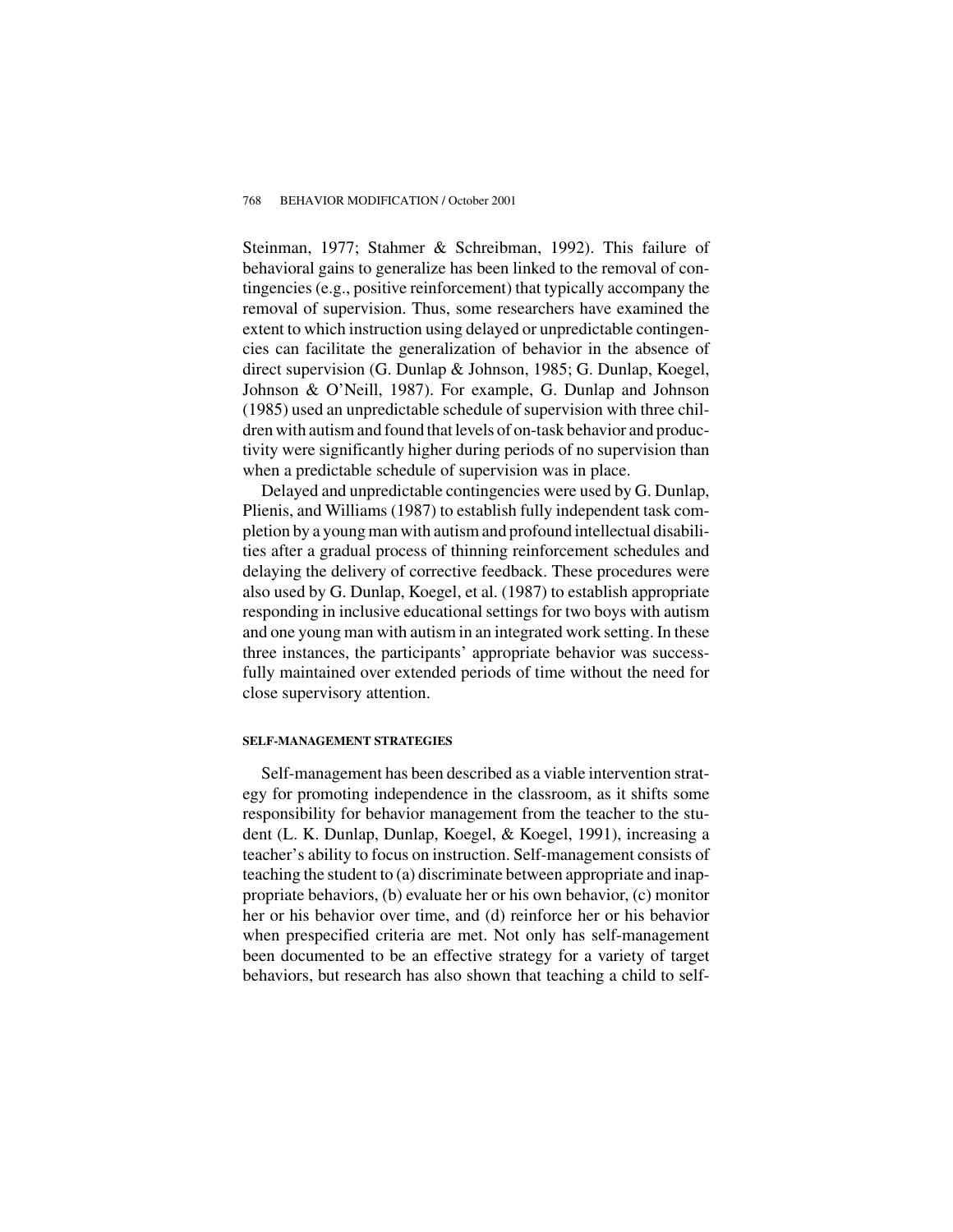manage behavior in the classroom can result in independent functioning to the point where the student is no longer relying on the teacher or on a one-on-one aide (Koegel, Harrower, & [Koegel, 1999\).](https://www.researchgate.net/publication/247784586_Support_for_Children_with_Developmental_Disabilities_in_Full_Inclusion_Classrooms_Through_Self-Management?el=1_x_8&enrichId=rgreq-cddcec98-7bf7-458f-8d2f-6484c3769bb3&enrichSource=Y292ZXJQYWdlOzExNzc1NjI5O0FTOjEwMzE4MzkxMzMyNDU1M0AxNDAxNjEyMzcwNDY1) As a result of this decreased dependency on adult intervention, the student has increased opportunity to interact with classmates without the potential stigma of having a one-on-one aide. Thus, self-management allows students with disabilities to become actively involved in the intervention process and more involved in their classroom environments. For these reasons, self-management has been suggested in the literature as an ideal intervention for children with disabilities participating in full inclusion classroom settings [\(Reid, 1996\).](https://www.researchgate.net/publication/14469406_Research_in_Self-Monitoring_with_Students_with_Learning_Disabilities_The_Present_the_Prospects_the_Pitfalls?el=1_x_8&enrichId=rgreq-cddcec98-7bf7-458f-8d2f-6484c3769bb3&enrichSource=Y292ZXJQYWdlOzExNzc1NjI5O0FTOjEwMzE4MzkxMzMyNDU1M0AxNDAxNjEyMzcwNDY1)

Although documentation of the use of this intervention with students with autism and other disabilities participating in inclusive classrooms has been scarce [\(Reid, 1996\),](https://www.researchgate.net/publication/14469406_Research_in_Self-Monitoring_with_Students_with_Learning_Disabilities_The_Present_the_Prospects_the_Pitfalls?el=1_x_8&enrichId=rgreq-cddcec98-7bf7-458f-8d2f-6484c3769bb3&enrichSource=Y292ZXJQYWdlOzExNzc1NjI5O0FTOjEwMzE4MzkxMzMyNDU1M0AxNDAxNjEyMzcwNDY1) the studies that have implemented self-management interventions for students with autism in these settings have reported encouraging results. For example, selfmanagement has been successfully utilized for improving social skills and reducing disruptive behavior (Koegel, Koegel, Hurley, & Frea, 1992), increasing independent work skills (Sainato, Strain, Lefebvre, & Rapp, 1990), and improving the social interactions of children with autism participating in integrated academic settings (Strain, Kohler, Storey, & Danko, 1994). In particular, [Koegel et al. \(1992\)](https://www.researchgate.net/publication/21522160_Improving_social_skills_and_disruptive_behavior_in_children_with_autism_through_self-management_Journal_of_Applied_Behavior_Analysis_25_341-353?el=1_x_8&enrichId=rgreq-cddcec98-7bf7-458f-8d2f-6484c3769bb3&enrichSource=Y292ZXJQYWdlOzExNzc1NjI5O0FTOjEwMzE4MzkxMzMyNDU1M0AxNDAxNjEyMzcwNDY1) used selfmanagement to improve the responsiveness of four children with autism to verbal initiations from others in community, home, and school settings without the presence of a treatment provider. The children were taught to use a wrist counter to record their correct responses to questions, which were then rewarded. The results demonstrated improvements in these students' independent responsiveness to others, along with concomitant reductions in disruptive behavior.

In another study, [Sainato et al. \(1990\)](https://www.researchgate.net/publication/20824111_Effects_of_self-evaluation_on_the_independent_work_skills_of_preschool_children_with_disabilities_Exceptional_Children_56_540-549?el=1_x_8&enrichId=rgreq-cddcec98-7bf7-458f-8d2f-6484c3769bb3&enrichSource=Y292ZXJQYWdlOzExNzc1NjI5O0FTOjEwMzE4MzkxMzMyNDU1M0AxNDAxNjEyMzcwNDY1) evaluated the effects of a selfmanagement intervention package on the independent work skills of children with autism participating in an integrated preschool classroom. Results of this study showed immediate and substantial improvements in the students' behavior and also showed that these gains were maintained after each intervention component was systematically withdrawn. Similarly, [Strain et al. \(1994\)](https://www.researchgate.net/publication/240286706_Teaching_Preschoolers_with_Autism_to_Self-Monitor_Their_Social_Interactions_An_Analysis_of_Results_in_Home_and_School_Settings?el=1_x_8&enrichId=rgreq-cddcec98-7bf7-458f-8d2f-6484c3769bb3&enrichSource=Y292ZXJQYWdlOzExNzc1NjI5O0FTOjEwMzE4MzkxMzMyNDU1M0AxNDAxNjEyMzcwNDY1) examined the effects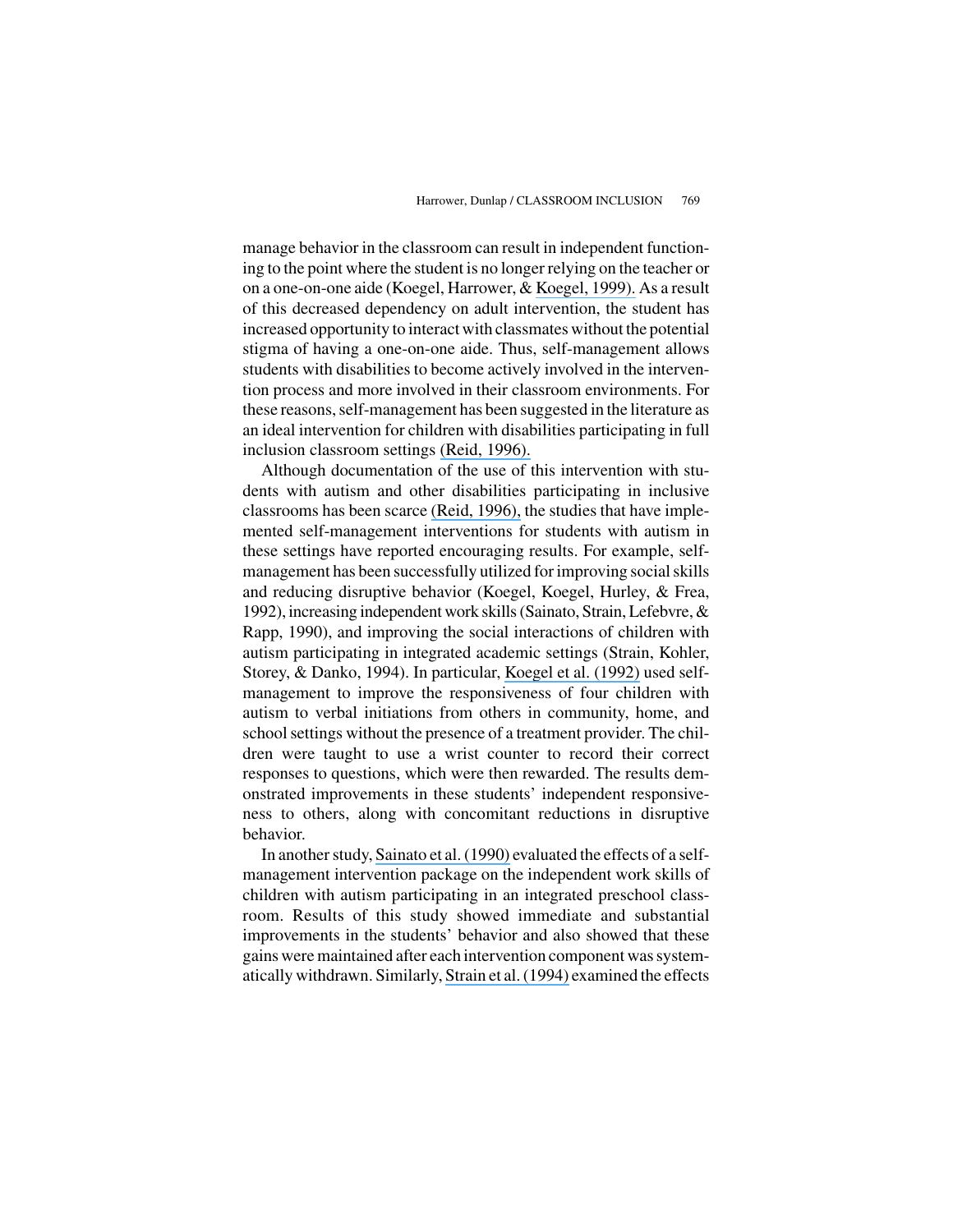of a self-management intervention package on the social interactions of three preschool boys with autism. This intervention consisted of adult prompts, reinforcement, and self-monitoring and was implemented in the inclusive classroom setting and extended to the home setting for two of the three students. Results indicated that the intervention increased and improved each boy's social interactions with siblings and typically developing classmates. In addition, Callahan and Rademacher (1999) used a self-management strategy to increase rates of on-task behavior for a second-grade boy with autism participating in a full inclusion classroom. Although most of the literature on self-management and children with autism has focused on verbal children, Pierce and Schreibman (1994) taught daily living skills to three nonverbal boys with autism via pictorial self-management.

The combination of self-management strategies with functional assessment in supporting students with autism in full inclusion settings is a potential area for future research. In an initial demonstration of this approach, Frea and Hughes (1997) conducted functional analyses for two high school students with mental retardation in order to determine the function of the students' problem behaviors. Once the function was determined, a response that was functionally equivalent to the problem behavior (e.g., request a break, request for attention) was targeted for each student in a self-management intervention package. The results demonstrated increases in the use of the alternative behaviors with concomitant decreases in problem behavior (Frea & Hughes, 1997). This combination of methodologies has been used to teach students with disabilities in inclusive educational settings to self-manage their use of functionally equivalent responses, resulting in more functional reinforcement (Frea & Hughes, 1997; Todd, Horner, & Sugai, 1999).

#### **PEER-MEDIATED INTERVENTIONS**

Due to common deficiencies in the social relationships of children with autism, peer-mediated interventions have been advocated as potentially useful approaches for facilitating the participation of children with autism in general education classrooms. Utilizing typical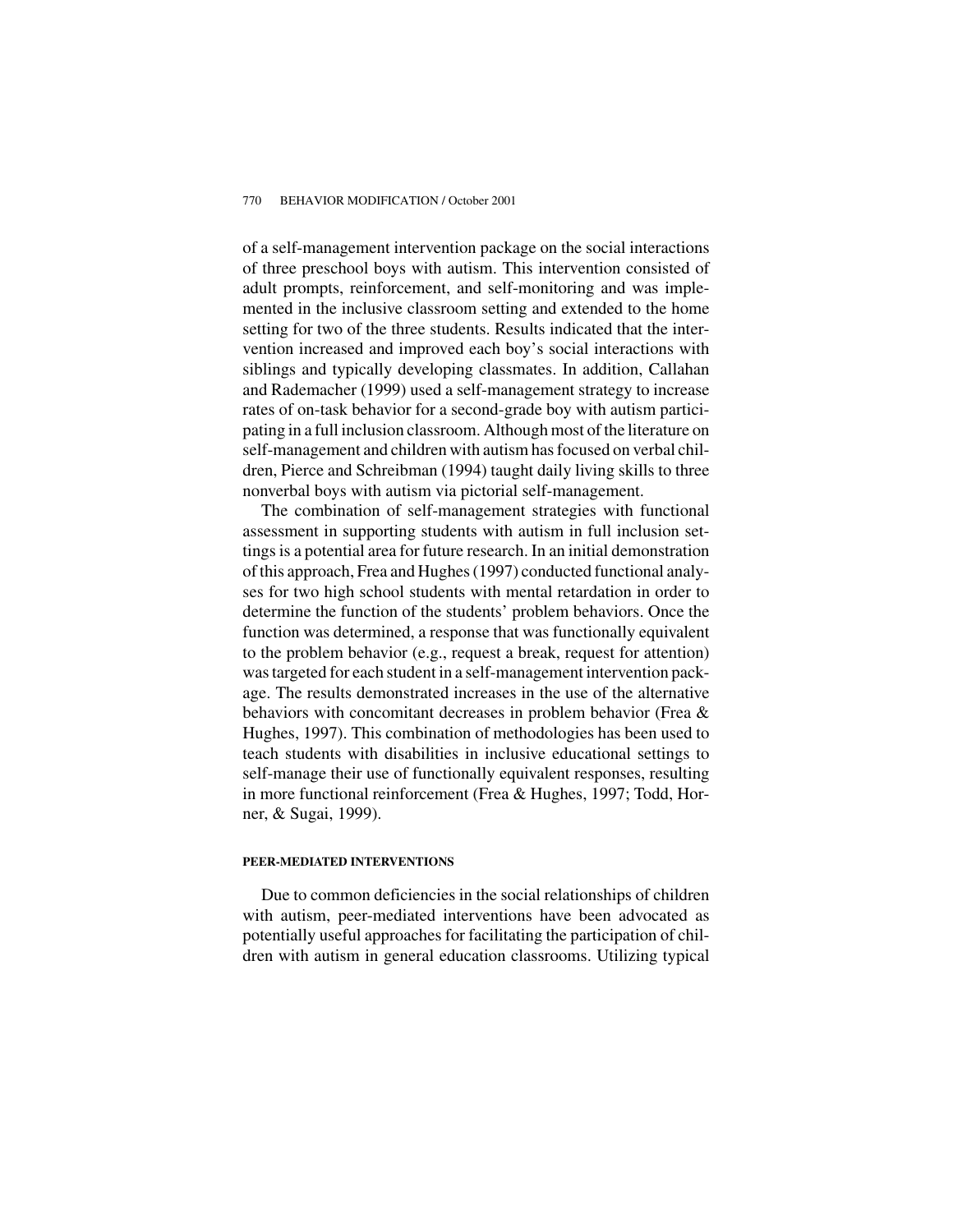peers to support the academic functioning of students with autism has the potential to reduce the need for continuous one-on-one adult attention, thus allowing students with autism to function with increased autonomy and in a manner that more closely matches that of their typical classmates [\(Putnam, 1993\).](https://www.researchgate.net/publication/260123222_Celebrating_Diversity_in_the_Classroom_Cooperative_Learning_Strategies_for_Inclusion?el=1_x_8&enrichId=rgreq-cddcec98-7bf7-458f-8d2f-6484c3769bb3&enrichSource=Y292ZXJQYWdlOzExNzc1NjI5O0FTOjEwMzE4MzkxMzMyNDU1M0AxNDAxNjEyMzcwNDY1)

*Peer tutoring*. Peer tutoring consists of pairing two students together to work on any instructional strategy, with one student providing assistance, instruction, and feedback to the other (DuPaul & Eckert, 1998). Peer tutoring strategies have been shown to be effective in producing increases in on-task behavior, math performance, and social interactions for children with disabilities in inclusive classrooms (DuPaul & [Henningson, 1993; Locke & Fuchs, 1995\).](https://www.researchgate.net/publication/240286712_Effects_of_Peer-Mediated_Reading_Instruction_on_the_On-Task_Behavior_and_Social_Interaction_of_Children_with_Behavior_Disorders?el=1_x_8&enrichId=rgreq-cddcec98-7bf7-458f-8d2f-6484c3769bb3&enrichSource=Y292ZXJQYWdlOzExNzc1NjI5O0FTOjEwMzE4MzkxMzMyNDU1M0AxNDAxNjEyMzcwNDY1) In classwide peer tutoring (CWPT), all children in the class are paired and work simultaneously. The purpose of CWPT is to increase the amount of instructional time that all students engage in academics and to provide pacing, feedback, immediate error correction, high mastery levels, and content coverage (Fuchs, Fuchs, Mathes, & Simmons, 1997).

In a study examining the effects of CWPT in reading instruction among three students with autism participating in regular education classrooms, results of reading assessments revealed gains in reading fluency and correct responses to reading comprehension questions (Kamps, Barbetta, Leonard, & Delquadri, 1994). Furthermore, in unstructured free-time activities, increases in the duration of social interactions between the students with autism and their nondisabled peers were observed after the implementation of CWPT (Kamps et al., 1994). However, there is some evidence suggesting that increasing the rate of social interaction among children with disabilities by implementing CWPT programs may be insufficient in producing enduring changes across unprogrammed settings [\(Hundert & Houghton, 1992\).](https://www.researchgate.net/publication/21623679_Promoting_social_interaction_of_children_with_disabilities_in_integrated_preschools_A_failure_to_generalise?el=1_x_8&enrichId=rgreq-cddcec98-7bf7-458f-8d2f-6484c3769bb3&enrichSource=Y292ZXJQYWdlOzExNzc1NjI5O0FTOjEwMzE4MzkxMzMyNDU1M0AxNDAxNjEyMzcwNDY1) Thus, even though this strategy appears ideal for use in inclusive classroom settings, more research is needed to assess the generality of findings as well as to verify the effects on social and academic achievement among children of different ages with different needs in general education classrooms.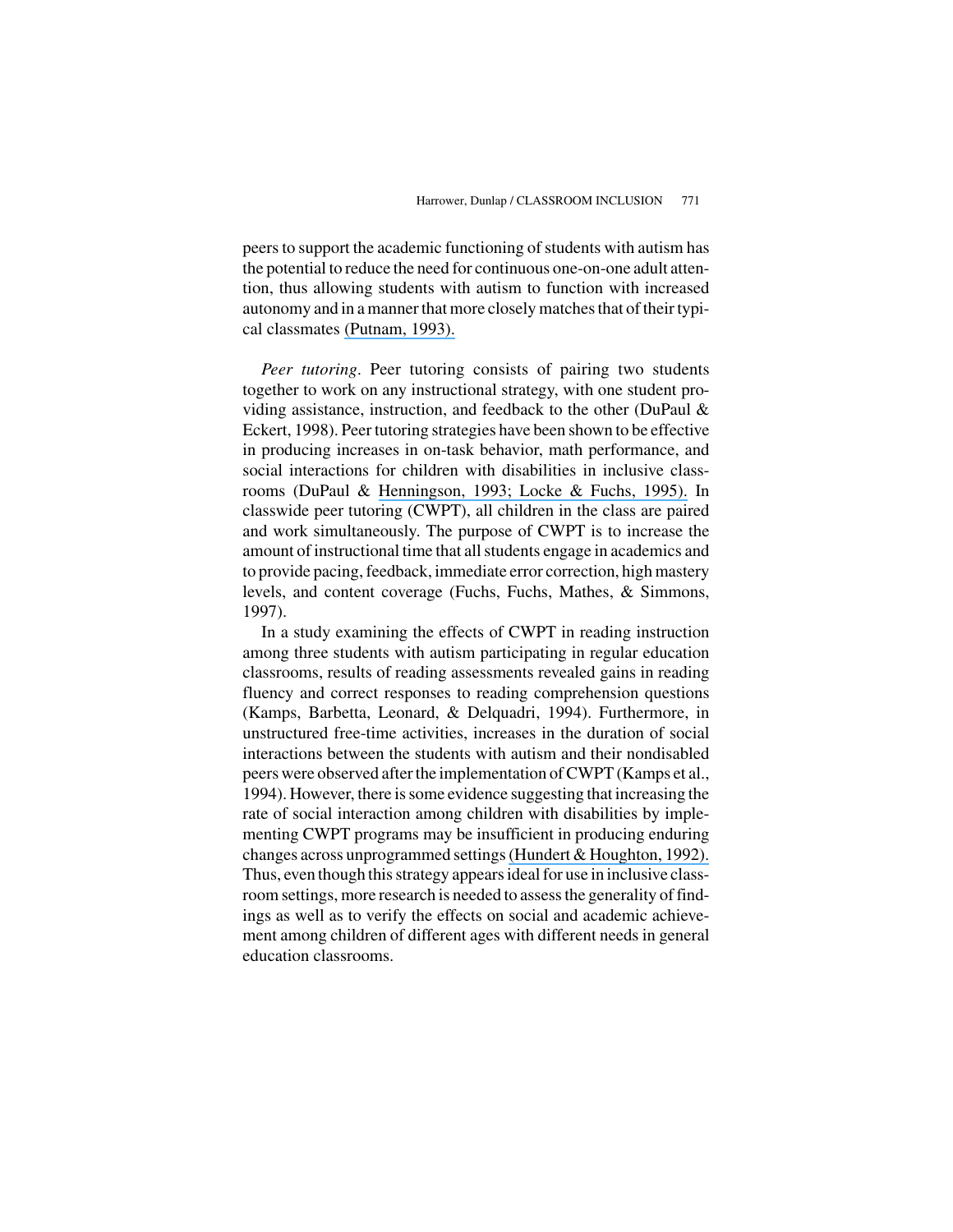*Utilizing peer supports*. A number of researchers have focused on recruiting typically developing students to serve as peer supports for students with autism [\(Haring & Breen, 1992; Odom & Strain, 1986\).](https://www.researchgate.net/publication/21522158_A_peer-mediated_social_network_intervention_to_enhance_the_social_integration_of_person_with_moderate_and_severe_disabilities_Journal_of_Applied_Behavior_Analysis_25_319-333?el=1_x_8&enrichId=rgreq-cddcec98-7bf7-458f-8d2f-6484c3769bb3&enrichSource=Y292ZXJQYWdlOzExNzc1NjI5O0FTOjEwMzE4MzkxMzMyNDU1M0AxNDAxNjEyMzcwNDY1) The goal of this strategy is similar to that of peer tutoring but with the focus being on improving the social interaction skills of students with autism. Odom, Hoyson, Jamieson, and Strain (1985) evaluated the effects of peer initiations on the social interactions of preschoolers with autistic-like symptoms. Teachers prompted and reinforced social initiations made by identified peer supports. Results showed increased frequencies of positive social interaction, and although these results maintained when the teachers faded their reinforcement of peer-initiated interactions, there were decreases in interactions when teacher prompts were withdrawn. Furthermore, the results were not observed to generalize to other classroom settings.

In another study, Odom and Strain (1986) found that when typical children initiated contact with their peers with autism, social responses by the students with autism increased, and that when teachers prompted the social interactions, both social responses and initiations increased. These findings suggest the potential of multicomponent intervention strategies in producing improvements in a variety of behaviors among students with autism in inclusive classrooms (Odom & Strain, 1986).

In some circumstances, simply training nondisabled peers to interact with classmates with autism has been shown to improve spontaneous social interactions between students with autism and their trained and untrained peers (Brady, Shores, McEvoy, Ellis, & Fox, 1987). In addition, Goldstein, Kaczmarek, Pennington, and Shafer (1992) found that simply having peers attend to, comment on, and acknowledge the behavior of their classmates with autism resulted in improved rates of social interaction. [Haring and Breen \(1992\)](https://www.researchgate.net/publication/21522158_A_peer-mediated_social_network_intervention_to_enhance_the_social_integration_of_person_with_moderate_and_severe_disabilities_Journal_of_Applied_Behavior_Analysis_25_319-333?el=1_x_8&enrichId=rgreq-cddcec98-7bf7-458f-8d2f-6484c3769bb3&enrichSource=Y292ZXJQYWdlOzExNzc1NjI5O0FTOjEwMzE4MzkxMzMyNDU1M0AxNDAxNjEyMzcwNDY1) involved nondisabled peers in weekly discussions with an adult integration facilitator to increase opportunities for social interaction for two 13 year old students, one with autism and one with mental retardation. The nondisabled peers participated in the implementation of social skills interventions and used self-monitoring strategies to record the quantity and quality of interactions with classmates with disabilities. Results of this study revealed increases in the frequency of interac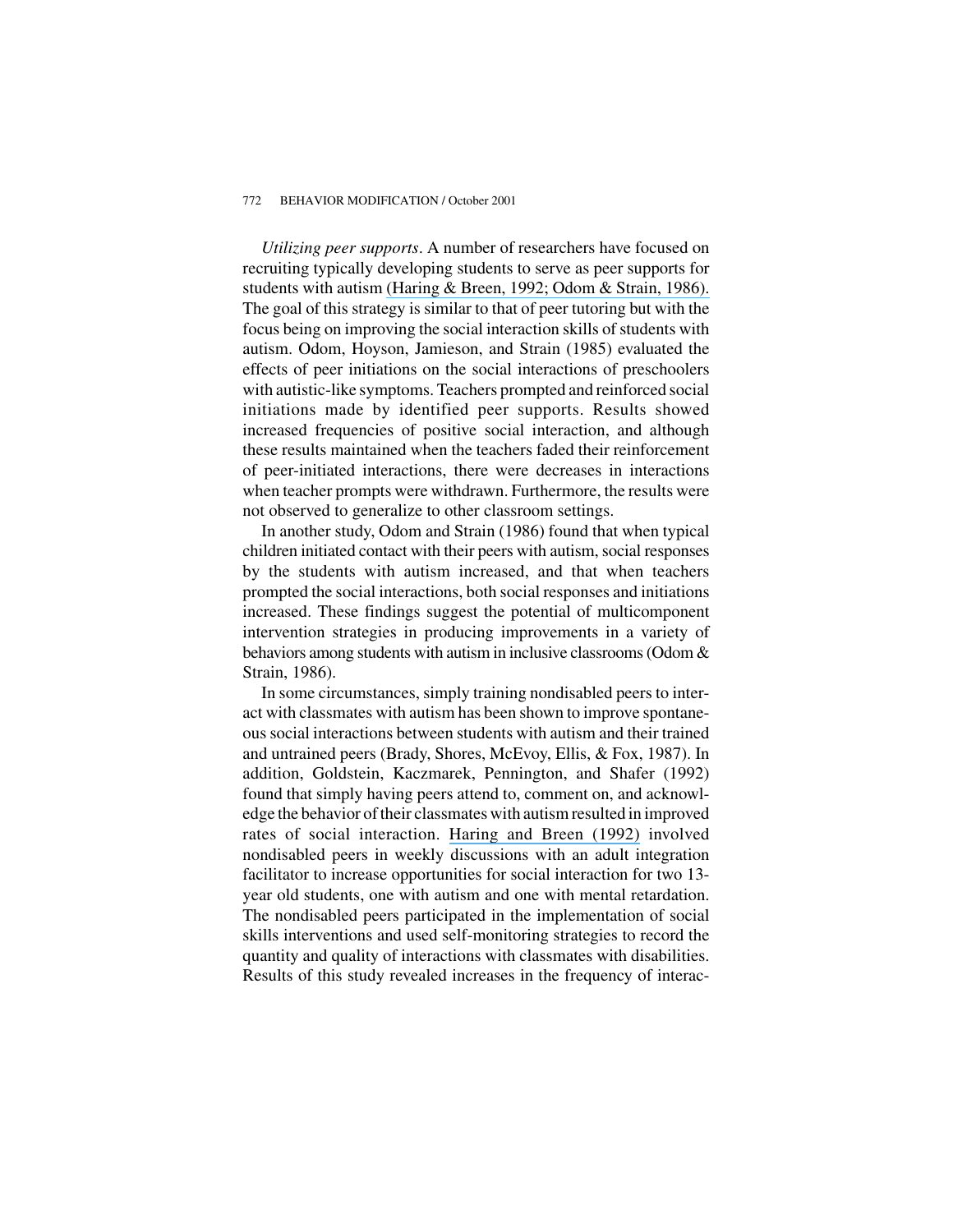tions, number of opportunities for interactions, and overall appropriateness of the interactions with their peers with disabilities.

*Cooperative learning*. A number of studies have demonstrated that teaching social and academic skills to children with autism and their nonhandicapped peers in cooperative groups in integrated settings results in increased frequency, duration, and quality of social interactions [\(Kamps et al., 1992; Kohler et al., 1995\).](https://www.researchgate.net/publication/21522156_Teaching_social_skills_to_students_with_autism_to_increase_peer_interactions_in_an_integrated_first_grade_classroom_Journal_of_Applied_Behavior_Analysis_25_281-288?el=1_x_8&enrichId=rgreq-cddcec98-7bf7-458f-8d2f-6484c3769bb3&enrichSource=Y292ZXJQYWdlOzExNzc1NjI5O0FTOjEwMzE4MzkxMzMyNDU1M0AxNDAxNjEyMzcwNDY1) Cooperative learning groups have been used in inclusive classroom settings as an instructional activity for increasing both academic success and social interaction (see [Putnam, 1993\).](https://www.researchgate.net/publication/260123222_Celebrating_Diversity_in_the_Classroom_Cooperative_Learning_Strategies_for_Inclusion?el=1_x_8&enrichId=rgreq-cddcec98-7bf7-458f-8d2f-6484c3769bb3&enrichSource=Y292ZXJQYWdlOzExNzc1NjI5O0FTOjEwMzE4MzkxMzMyNDU1M0AxNDAxNjEyMzcwNDY1)

In one such study, [Dugan et al. \(1995\)](https://www.researchgate.net/publication/264584626_Dugan_E_Kamps_D_Leonard_B_Effects_of_cooperative_learning_groups_during_social_studies_for_students_with_autism_and_fourthgrade_peers_Journal_of_Applied_Behavior_Analysis_282175?el=1_x_8&enrichId=rgreq-cddcec98-7bf7-458f-8d2f-6484c3769bb3&enrichSource=Y292ZXJQYWdlOzExNzc1NjI5O0FTOjEwMzE4MzkxMzMyNDU1M0AxNDAxNjEyMzcwNDY1) evaluated cooperative learning groups during fourth-grade social studies activities, where the group activities consisted of tutoring on key words and facts, a team activity, and a whole class wrap-up and review. This resulted in improvements in test scores and academic engagement and increased duration of student interaction between children with autism and their nondisabled classmates. Similarly, Hunt, Staub, Alwell, and Goetz (1994) used cooperative learning groups to support three fully included second-grade students with multiple severe disabilities, including one with autism and an intellectual disability. Results showed that with gradually fading assistance from the teacher, the nondisabled members of the learning groups provided cues, prompts, and consequences that assisted the students with disabilities in demonstrating targeted basic skills in the original cooperative learning group as well as in a newly formed group. Furthermore, achievement tests indicated that the nondisabled students who participated in cooperative groups performed as well as members of groups that did not include a student with a disability. In addition, Kamps, Leonard, Potucek, and Garrison-Harrell (1995) conducted two experiments related to cooperative learning groups and their academic effects on including students with autism in general education classrooms. In both, cooperative learning groups were implemented and consisted of activities that included comprehension questions, academic games, and peer tutoring on vocabulary words. Results of both experiments in this study revealed increased reading gains, academic engagement, and peer interaction among students with autism and their peers par-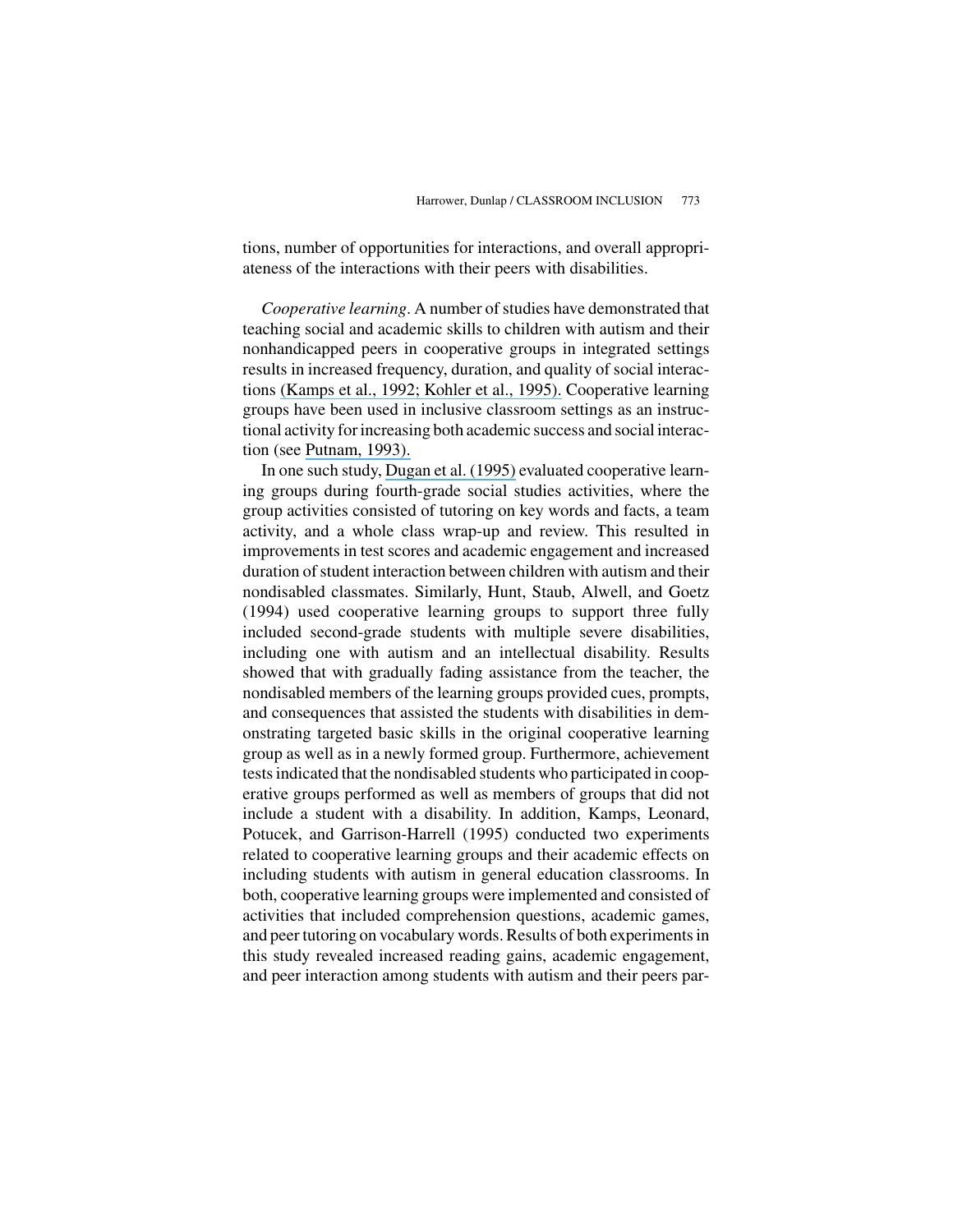ticipating in general education classrooms. Researchers have also used sociodramatic scripts during social routines for various play activities between students with autism and their typical peers and found increases in theme-related social behaviors, even when new scripts were introduced and the play groups were rearranged [\(Goldstein & Cisar, 1992\).](https://www.researchgate.net/publication/21769781_)

Many researchers have used cooperative groups specifically for improving the social skills of students with autism in inclusive classrooms. For example, [Kamps et al. \(1992\)](https://www.researchgate.net/publication/21522156_Teaching_social_skills_to_students_with_autism_to_increase_peer_interactions_in_an_integrated_first_grade_classroom_Journal_of_Applied_Behavior_Analysis_25_281-288?el=1_x_8&enrichId=rgreq-cddcec98-7bf7-458f-8d2f-6484c3769bb3&enrichSource=Y292ZXJQYWdlOzExNzc1NjI5O0FTOjEwMzE4MzkxMzMyNDU1M0AxNDAxNjEyMzcwNDY1) investigated the use of social skills groups to facilitate the increase of social interactions among three boys with autism who were integrated into a general education first-grade classroom. Group members were taught how to (a) initiate, respond, and keep interactions going; (b) greet others and converse on a variety of topics; (c) give and accept compliments; (d) take turns and share; (e) ask for help and help others; and (f) include others in activities. Results demonstrated increases in the frequency of, time engaged in, and duration of social interactions, as well as in the responsiveness of students and peers to each other [\(Kamps et al., 1992\).](https://www.researchgate.net/publication/21522156_Teaching_social_skills_to_students_with_autism_to_increase_peer_interactions_in_an_integrated_first_grade_classroom_Journal_of_Applied_Behavior_Analysis_25_281-288?el=1_x_8&enrichId=rgreq-cddcec98-7bf7-458f-8d2f-6484c3769bb3&enrichSource=Y292ZXJQYWdlOzExNzc1NjI5O0FTOjEwMzE4MzkxMzMyNDU1M0AxNDAxNjEyMzcwNDY1) Similarly, [Kohler et al. \(1995\)](https://www.researchgate.net/publication/15319384_Using_a_Group-Oriented_Contingency_to_Increase_Social_Interactions_between_Children_with_Autism_and_Their_Peers_A_Preliminary_Analysis_of_Corollary_Supportive_Behaviors?el=1_x_8&enrichId=rgreq-cddcec98-7bf7-458f-8d2f-6484c3769bb3&enrichSource=Y292ZXJQYWdlOzExNzc1NjI5O0FTOjEwMzE4MzkxMzMyNDU1M0AxNDAxNjEyMzcwNDY1) used a group-oriented contingency to reinforce peers to share, provide assistance, and organize play exchanges with their preschool classmates with autism. Results revealed increases in these social and supportive interactions.

Peer-mediated interventions not only have been documented as effective in facilitating the educational inclusion of children with autism but have also been identified as having social validity. Research on the social validity of peer-mediated interventions has documented positive ratings made by typical peers regarding their perceptions of peer-mediated interventions (Kamps et al., 1998) and positive academic outcomes for typical students who participated in peer-mediated interventions [\(Cushing & Kennedy, 1997\).](https://www.researchgate.net/publication/14113669_Academic_effects_of_providing_peer_support_in_general_education_classrooms_on_students_without_disabilities?el=1_x_8&enrichId=rgreq-cddcec98-7bf7-458f-8d2f-6484c3769bb3&enrichSource=Y292ZXJQYWdlOzExNzc1NjI5O0FTOjEwMzE4MzkxMzMyNDU1M0AxNDAxNjEyMzcwNDY1)

#### **MULTICOMPONENT INTERVENTIONS**

Some intervention strategies have made use of multiple researchbased techniques to facilitate the educational inclusion of students with autism. Because multicomponent approaches may be more common in practice than single-component interventions, it is appropriate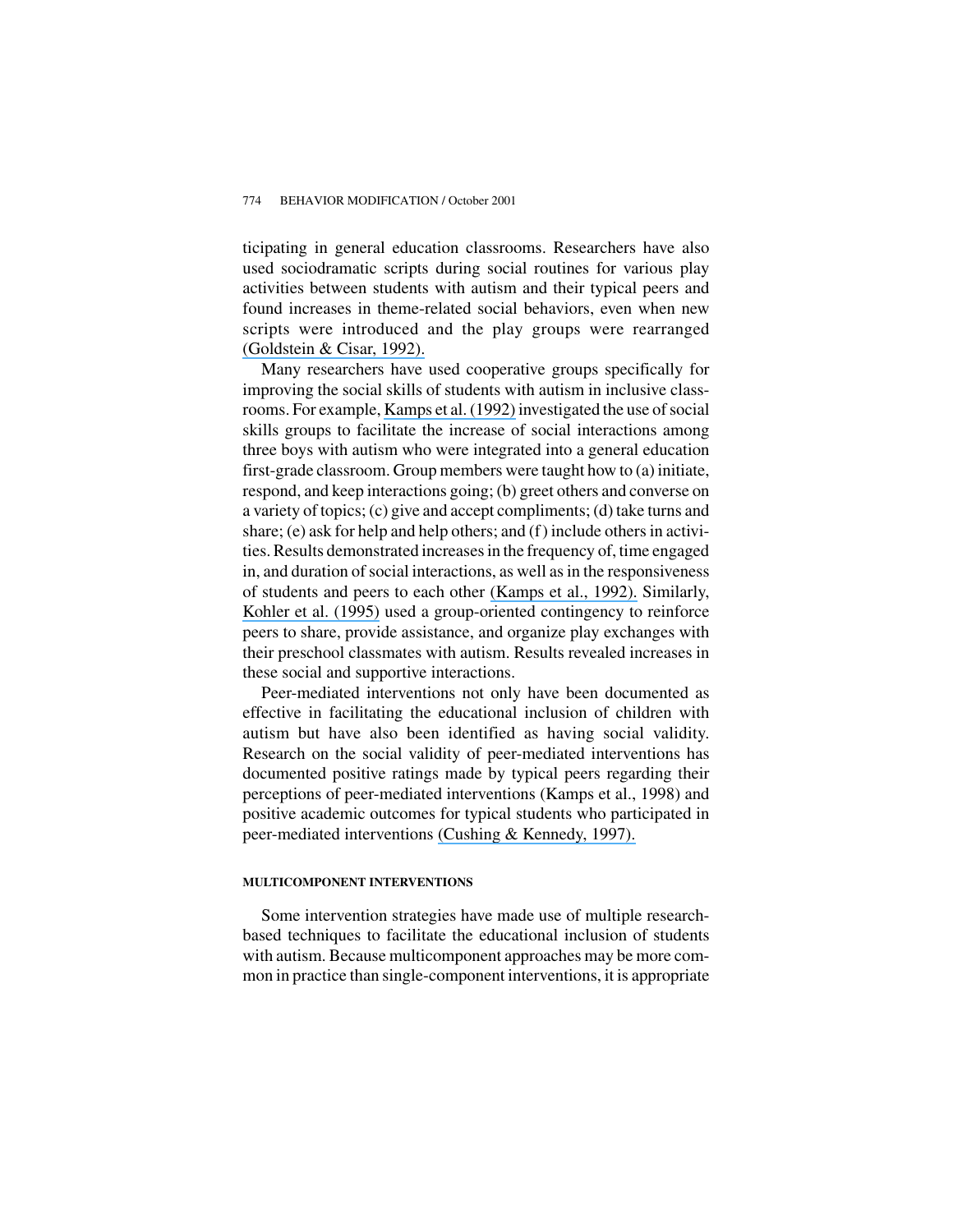to include an example in this review. Hunt, Alwell, Farron-Davis, and Goetz (1996) evaluated a comprehensive individualized intervention consisting of (a) ongoing information to classmates about various aspects of the disability experienced by the target student during naturally occurring interactions or in weekly "club" meetings, (b) various media used for communicative interactions, and (c) the establishment of a rotating buddy system. This multicomponent intervention was found to dramatically increase reciprocal interactions and target studentinitiated interactions for students with significant physical and intellectual challenges and sensory impairments. These findings have been replicated for students within the autism spectrum participating in full inclusion classrooms (Hunt, Farron-Davis, Wrenn, Hirose-Hatae, & Goetz, 1997). Specifically, the multicomponent intervention used in this replication study consisted of the development and use of conversation books, rotating peer buddies, weekly class meetings, mediarelated activities, and staff prompting. Results demonstrated increases in exchanges with peers, with the focus students more frequently initiating the interactions and providing information, as compared to being the recipients of communication and assistance. Overall, interactions between the focus students and their peers were observed to closely approximate those between nondisabled students as a result of the intervention [\(Hunt et al., 1997\).](https://www.researchgate.net/publication/234591507_Promoting_Interactive_Partnerships_in_Inclusive_Educational_Settings?el=1_x_8&enrichId=rgreq-cddcec98-7bf7-458f-8d2f-6484c3769bb3&enrichSource=Y292ZXJQYWdlOzExNzc1NjI5O0FTOjEwMzE4MzkxMzMyNDU1M0AxNDAxNjEyMzcwNDY1)

# **ADDITIONAL STRATEGIES FOR FACILITATING THE INCLUSION OF STUDENTS WITH AUTISM**

Although the strategies that will be discussed in this section have considerable empirical support documenting their effectiveness in teaching children with autism, they have not been specifically designed to support participation in inclusive classrooms. Rather, the strategies are effective teaching techniques that could be used when supporting a student with autism in a general education classroom. We include them in this review because they constitute well-researched strategies that can be used to improve the responding of students with autism and because the relevant research includes at least some extensions to inclusive educational contexts.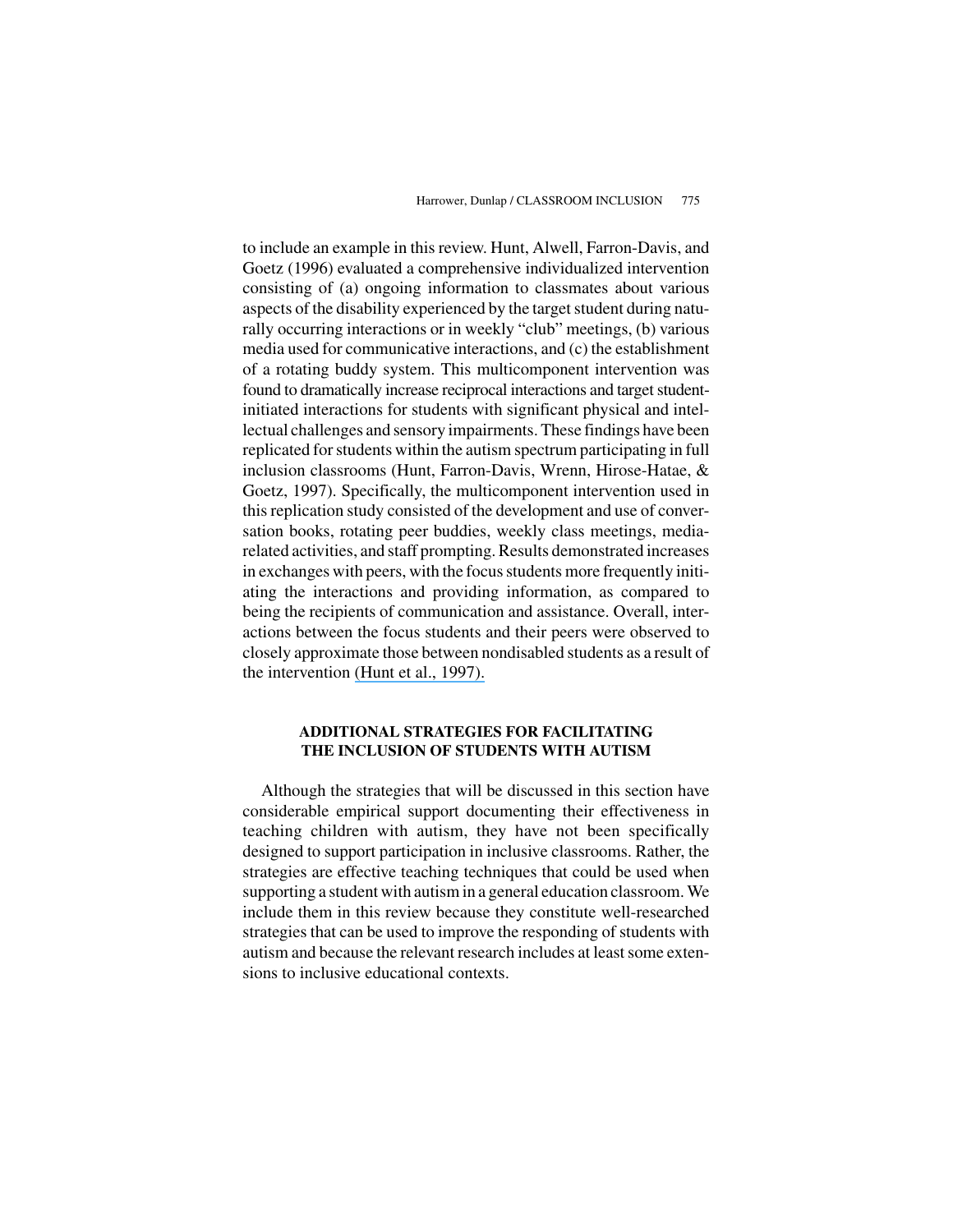#### **PRETASK SEQUENCING**

High-probability (high-P) requesting has a long history of empirical support as an effective antecedent-based strategy for increasing responsiveness to requests among individuals with disabilities (Singer, Singer, & Horner, 1987). This antecedent procedure involves preceding a difficult request with a rapid series of short, easy requests and reinforcing compliance with these easy requests. By preceding a difficult task with a series of short and easy tasks that have a high probability of being followed, a child will achieve repeated success and build momentum for improved responding through obtaining repeated reinforcement [\(Mace et al., 1988; Singer et al., 1987\).](https://www.researchgate.net/publication/20185295_Behavioral_momentum_in_the_treatment_of_noncompliance?el=1_x_8&enrichId=rgreq-cddcec98-7bf7-458f-8d2f-6484c3769bb3&enrichSource=Y292ZXJQYWdlOzExNzc1NjI5O0FTOjEwMzE4MzkxMzMyNDU1M0AxNDAxNjEyMzcwNDY1) Although task interspersal procedures have typically focused on increasing compliance to adult-initiated directives, many researchers have suggested the utility of such interspersal procedures when incorporated into a variety of instructional techniques for a variety of target behaviors [\(Davis & Brady, 1993\).](https://www.researchgate.net/publication/232573540_Expanding_the_Utility_of_Behavioral_Momentum_with_Young_Children_Where_We) For example, Davis, Brady, Williams, and Hamilton (1992) investigated the effects of high-P requests on the acquisition and generalization of responding to low-P requests among two boys with disabilities, including one with autism and mental retardation. Results demonstrated not only increases in appropriate responding to adult requests but generalized appropriate responding to low-P requests by adults not involved in the delivery of the high-P sequence. Davis, Brady, Hamilton, McEvoy, and Williams (1994) later replicated and extended these findings to include generalization of responsiveness to requests to initiate social interaction, along with increases in unprompted initiations and extended interactions with peers in inclusive settings.

#### **PIVOTAL RESPONSE TRAINING AND NATURALISTIC TEACHING STRATEGIES**

Incidental teaching approaches and pivotal response training (PRT), which focus on increasing motivation to learn among children with autism by incorporating choices, reinforcing attempts, using adequate modeling, and providing natural consequences, have also been used as strategies for facilitating the inclusion of children with autism in general education classrooms (McGee, Almeida, Sulzer-Azaroff, &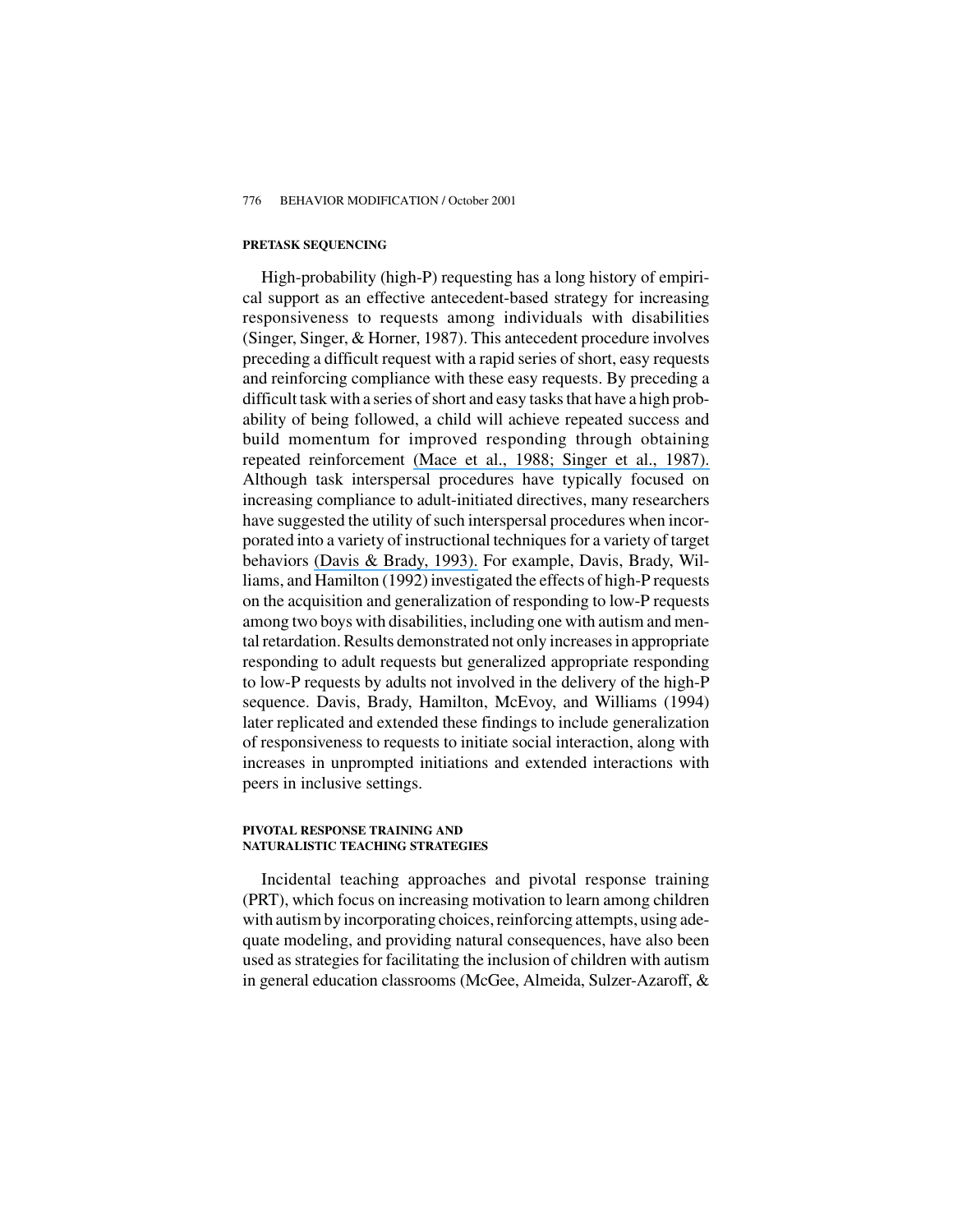[Feldman, 1992; Pierce & Schreibman, 1995, 1997;](https://www.researchgate.net/publication/15607285_Increasing_complex_social_behaviors_in_children_with_autism_Effects_of_peer-implemented_pivotal_response_training_Journal_of_Applied_Behavior_Analysis_28_285-295?el=1_x_8&enrichId=rgreq-cddcec98-7bf7-458f-8d2f-6484c3769bb3&enrichSource=Y292ZXJQYWdlOzExNzc1NjI5O0FTOjEwMzE4MzkxMzMyNDU1M0AxNDAxNjEyMzcwNDY1) Thorp, Stahmer, & Schreibman, 1995). Both incidental teaching approaches and PRT focus on using conditions of natural language teaching interactions such that (a) stimulus items are functional and varied, (b) natural reinforcers are employed, (c) communicative attempts are reinforced, and (d) trials are conducted within a natural interchange (Koegel, Koegel, Harrower, & [Carter, 1999; McGee, Morrier, & Daly, 1999\).](https://www.researchgate.net/publication/250169395_An_Incidental_Teaching_Approach_to_Early_Intervention_for_Toddlers_with_Autism?el=1_x_8&enrichId=rgreq-cddcec98-7bf7-458f-8d2f-6484c3769bb3&enrichSource=Y292ZXJQYWdlOzExNzc1NjI5O0FTOjEwMzE4MzkxMzMyNDU1M0AxNDAxNjEyMzcwNDY1) Yet, although incidental teaching approaches and PRT share these commonalities, PRT also focuses on targeting motivational variables, incorporating child choice, interspersing maintenance trials, increasing responsiveness to multiple cues, teaching self-management, and teaching self-initiations (see Koegel, [Koegel, et al., 1999\).](https://www.researchgate.net/publication/247784586_Support_for_Children_with_Developmental_Disabilities_in_Full_Inclusion_Classrooms_Through_Self-Management?el=1_x_8&enrichId=rgreq-cddcec98-7bf7-458f-8d2f-6484c3769bb3&enrichSource=Y292ZXJQYWdlOzExNzc1NjI5O0FTOjEwMzE4MzkxMzMyNDU1M0AxNDAxNjEyMzcwNDY1) Both incidental teaching and PRT have been used with peer-mediated strategies and documented as successful multicomponent intervention strategies that can be used for facilitating the inclusion of children with autism in general education classrooms.

An example was reported by McGee and her colleagues (1992), who used peer-delivered incidental teaching strategies to promote reciprocal social interactions between preschool students with autism and their typical peers. Peer tutors were identified and used incidental teaching to elicit verbal labels of preferred toys by students with autism. Adult assistance was successfully faded, with improvements in social interactions being maintained. In addition, teachers and peers in this inclusive preschool made positive ratings regarding the strategies and their effectiveness, supporting their social validity. Similarly, [Pierce and Schreibman \(1995\)](https://www.researchgate.net/publication/15607285_Increasing_complex_social_behaviors_in_children_with_autism_Effects_of_peer-implemented_pivotal_response_training_Journal_of_Applied_Behavior_Analysis_28_285-295?el=1_x_8&enrichId=rgreq-cddcec98-7bf7-458f-8d2f-6484c3769bb3&enrichSource=Y292ZXJQYWdlOzExNzc1NjI5O0FTOjEwMzE4MzkxMzMyNDU1M0AxNDAxNjEyMzcwNDY1) found that by utilizing typical peers to implement naturalistic teaching strategies (PRT) in the absence of direct supervision in a general education classroom environment, students with autism engaged in prolonged interactions, initiated play and conversations, increased engagement in language and joint attention behaviors, and displayed positive changes in social behaviors as reported by their teachers. Although these gains were documented to maintain over time and generalize to some unprogrammed settings, generalization did not tend to occur across untrained peers (Pierce & Schreibman, 1995). Generalization across untrained peers was achieved when multiple peers were involved in implementing the PRT strategies (Pierce & Schreibman, 1997). Teachers have also embed-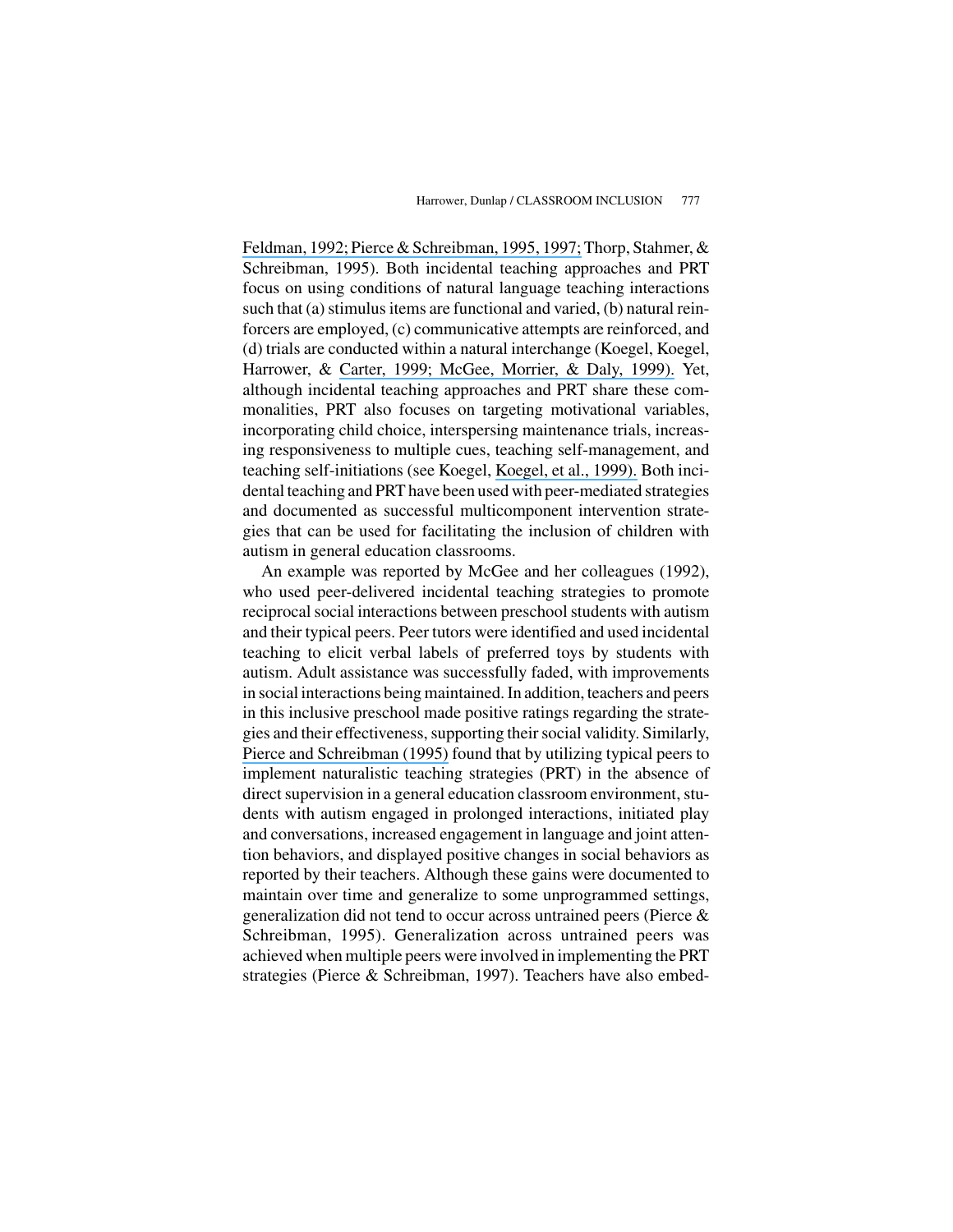ded naturalistic language procedures within their classrooms to facilitate the inclusion of children with autism. For example, Smith and Camarata (1999) demonstrated that general education teachers could successfully implement naturalistic language procedures to improve intelligibility in language skills and spontaneous language use among students with autism.

# **FUTURE DIRECTIONS AND CONCLUSION**

In one way or another, research on behavior analytic supports for students with autism in inclusive contexts has been in progress for nearly two decades. It is a very large and complex undertaking, and there are many questions to ask and problems to solve. None of the questions and none of the answers is simple.

As this review has shown, a number of studies have demonstrated encouraging findings for some children with autism in some inclusive classrooms. The studies have explored and implemented a diverse technology of behavior analysis, with interventions ranging from antecedent manipulations to delayed contingencies, peer-mediated strategies and programs of self-management. Together, these studies provide a rich source of intervention options, and it is likely that one or more of the options could be used to improve the responding of any child identified as being in need of systematic support.

Although the literature offers an encouraging research base, there is a great deal of applied study that needs to occur for us to advance the opportunities of students with autism in inclusive classroom environments. In general, it is important for researchers to look at the diversity of students with autism, including differences in intellectual and behavioral functioning and cultural and economic backgrounds (G. Dunlap & Kern, 1997). For instance, a growing number of students with Asperger's syndrome display unusual patterns of behavior (e.g., compulsive and perseverative responding) that constitute great challenges for educators, in spite of these students' other competencies. At the same time, there are students who have severe intellectual and/or behavioral disabilities, whose inclusion may require very extensive attention and partial participation. Research that distin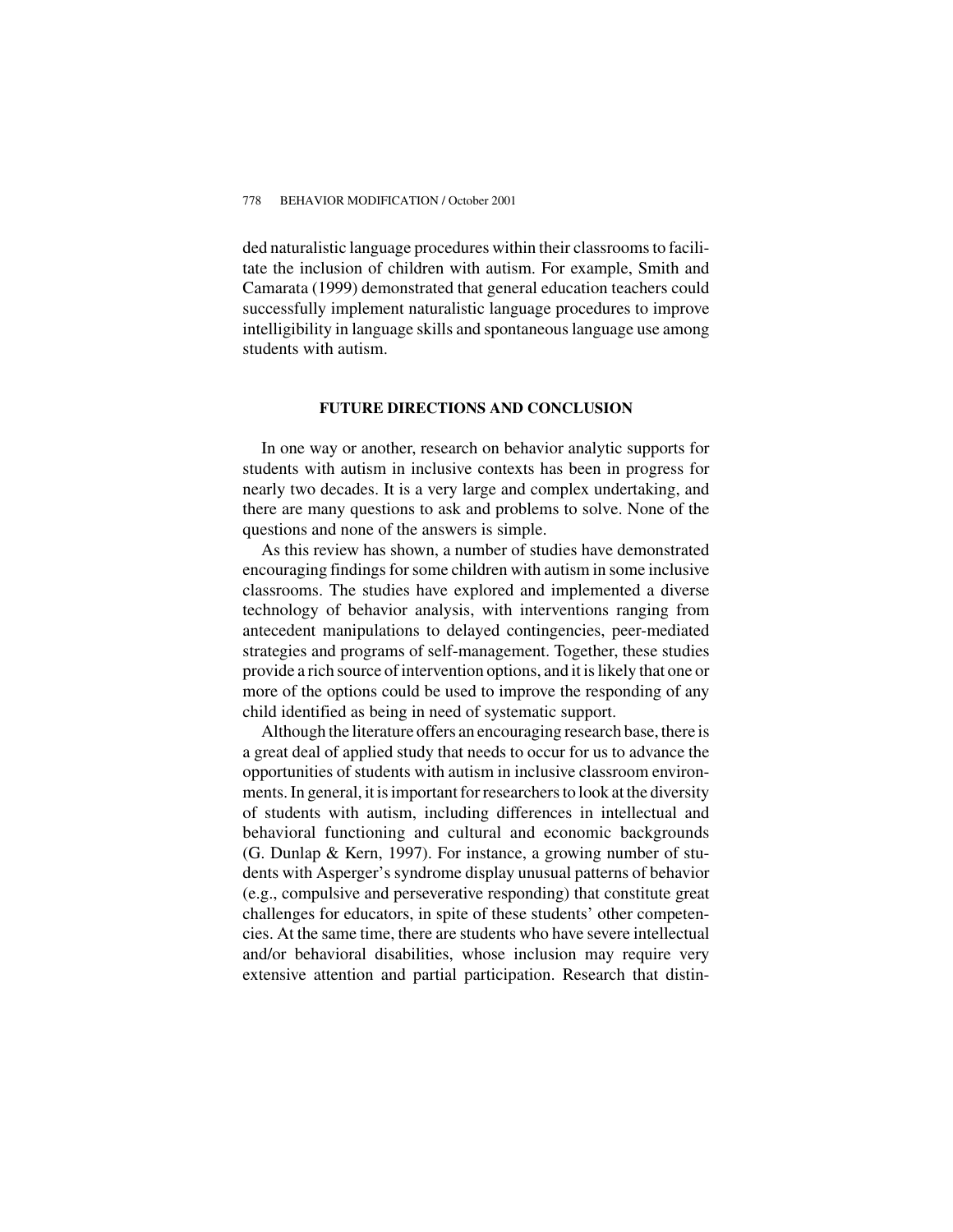guishes these students' support needs would be welcomed by the educational community (G. Dunlap & Fox, in press; Sailor, 1996).

There will continue to be a need for the detailed behavior analytic research of the kind that has been responsible for the progress to date. In particular, research should connect the technology of functional assessment with strategies for promoting inclusion (cf. Frea & Hughes, 1997), and it should examine team approaches for planning and implementing individualized behavior support plans (e.g., Kincaid, 1996; Nickels, 1996). It would be a significant contribution to have parametric analyses of the existing technology so that procedures could be matched to the settings, the resources, and the child and family circumstances.

Research is also needed at the systems level. Inclusion can only work well if the educational system (at the district, school building, and classroom levels) is designed to encourage and support its success. For instance, systems need to have workable strategies for delivering the ready availability of experts in autism and behavior analysis in inclusive classrooms, and the teachers responsible for implementing special strategies need to have adequate resources and social support, or they are likely to burn out and fail to address the need for systematic interventions.

Inclusion for children with autism is important because education and socialization for children with autism is important. It can be argued that our failures to produce quality inclusion for these students are tantamount to our failures to provide them with a quality education. Our successes possess an analogous equivalency. With a concerted focus on relevant research and a diligent approach to application, combined with a philosophical commitment to optimal and socially inclusive outcomes, we can anticipate further progress in our efforts to support students with autism in appropriate educational settings.

#### **REFERENCES**

Brady, M. P., Shores, R. E., McEvoy, M. A., Ellis, D., & Fox, J. J. (1987). Increasing social interactions of severely handicapped autistic children. *Journal of Autism and Developmental Disorders*, *17*, 375-390.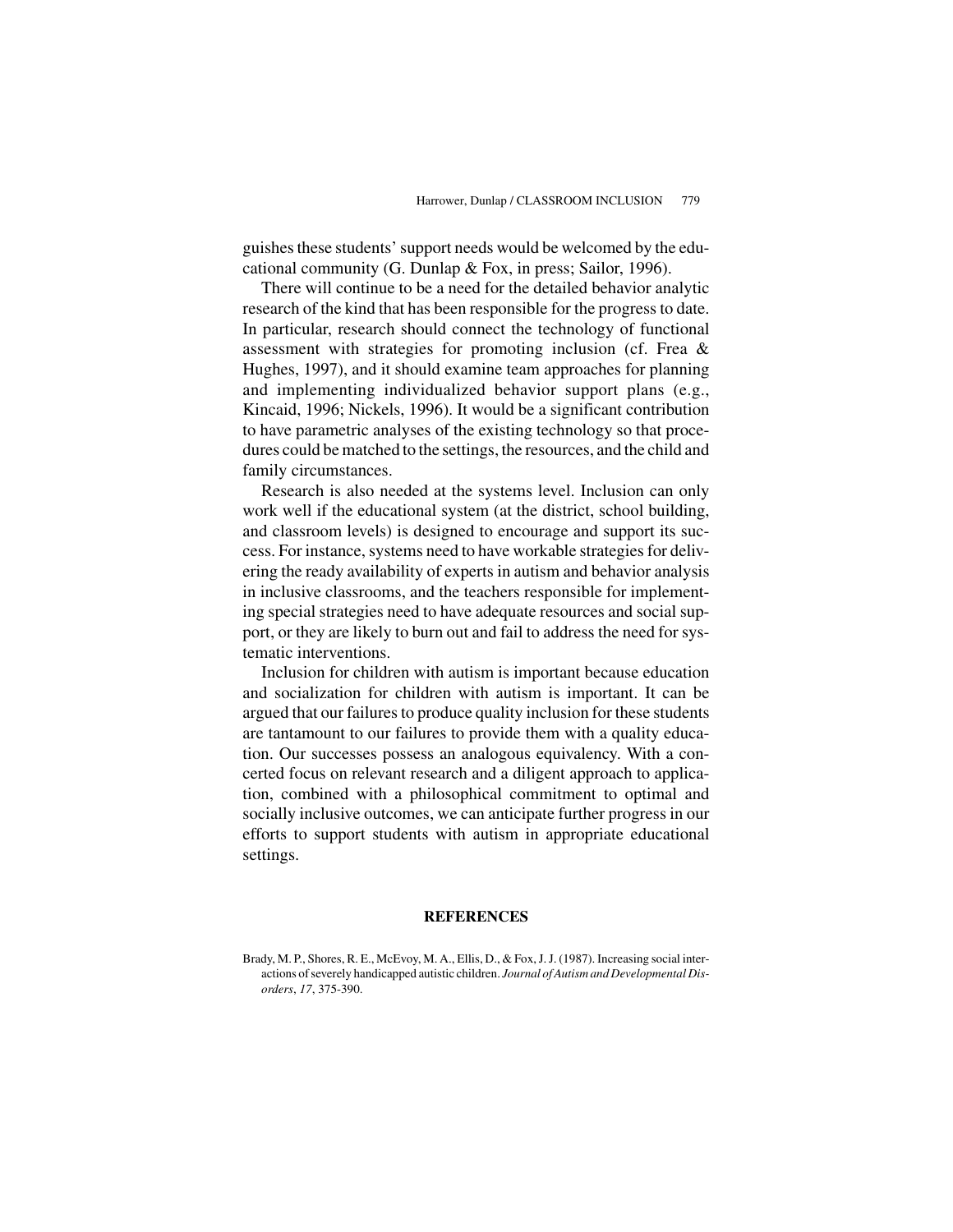- Callahan, K., & Rademacher, J. A. (1999). Using self-management strategies to increase the ontask behavior of a student with autism. *Journal of Positive Behavior Interventions*, *1*, 117- 122.
- Cushing, L. S., & Kennedy, C. H. (1997). Academic effects of providing peer support in general education classrooms on students without disabilities. *Journal of Applied Behavior Analysis*, *30*, 139-151.
- Davis, C. A., & Brady, M. P. (1993). Expanding the utility of behavioral momentum with young children: Where we've been, where we need to go. *Journal of Early Intervention*, *17*, 211- 223.
- Davis, C. A., Brady, M. P., Hamilton, R., McEvoy, M. A., & Williams, R. E. (1994). Effects of high-probability requests on the social interactions of young children with severe disabilities. *Journal of Applied Behavior Analysis*, *27*, 619-637.
- Davis, C. A., Brady, M. P., Williams, R. E., & Hamilton, R. (1992). Effects of high-probability requests on the acquisition and generalization of responses to requests in young children with behavior disorders. *Journal of Applied Behavior Analysis*, *25*, 905-916.
- Dugan, E., Kamps, D., Leonard, B., Watkins, N., Rheinberger, A. & Stackhaus, J. (1995). Effects of cooperative learning groups during social studies for students with autism and fourthgrade peers. *Journal of Applied Behavior Analysis*, *28*, 175-188.
- Dunlap, G., & Bunton-Pierce, M-K. (1999). Autism and autism spectrum disorder (ASD) (ERIC Digest E583; EDO-99-11). Reston, VA: Council for Exceptional Children.
- Dunlap, G., & Fox, L. (in press). The challenge of autism from a large systems perspective. *Educational Psychology Review*.
- Dunlap, G., & Johnson, J. (1985). Increasing independent responding of autistic children with unpredictable supervision. *Journal of Applied Behavior Analysis*, *18*, 227-236.
- Dunlap, G., & Kern, L. (1997). Behavior analysis and its relevance to special education. In J. L. Paul, M. Churton, H. Roselli-Kostoryz, W. Morse, K. Marfo, C. Lavely, & D. Thomas (Eds.), *Foundations of special education: Basic knowledge informing research and practice in special education* (pp. 279-290). Pacific Grove, CA: Brooks/Cole.
- Dunlap, G., Koegel, R. L., Johnson, J., & O'Neill, R. E. (1987). Maintaining performance of autistic clients in community settings with delayed contingencies. *Journal of Applied Behavior Analysis*, *20*, 185-191.
- Dunlap, G., Plienis, A. J., & Williams, L. (1987). Acquisition and generalization of unsupervised responding: A descriptive analysis. *Journal of the Association for Persons With Severe Handicaps*, *12*, 274-279.
- Dunlap, L. K., Dunlap, G., Koegel, L. K., & Koegel, R. L. (1991). Using self-monitoring to increase independence. *Teaching Exceptional Children*, *23*, 17-22.
- DuPaul, G. J., & Eckert, T. L. (1998). Academic interventions for students with attention-deficit/ hyperactivity disorder: A review of the literature. *Reading and Writing Quarterly: Overcoming Learning Difficulties*, *14*, 59-82.
- DuPaul, G. J., & Henningson, P. N. (1993). Peer tutoring effects on the classroom performance of children with attention deficit hyperactivity disorder. *School Psychology Review*, *22*, 134- 143.
- Evans, I. M., Salisbury, C. L., Palombaro, M. M., Berryman, J., & Hollowood, T. M. (1992). Peer interactions and social acceptance of elementary-age children with severe disabilities in an inclusive school. *Journal of the Association for Persons With Severe Handicaps*, *17*, 205- 212.
- Frea, W. D., & Hughes, C. (1997). Functional analysis and treatment of social-communicative behavior of adolescents with developmental disabilities. *Journal of Applied Behavior Analysis*, *30*, 701-704.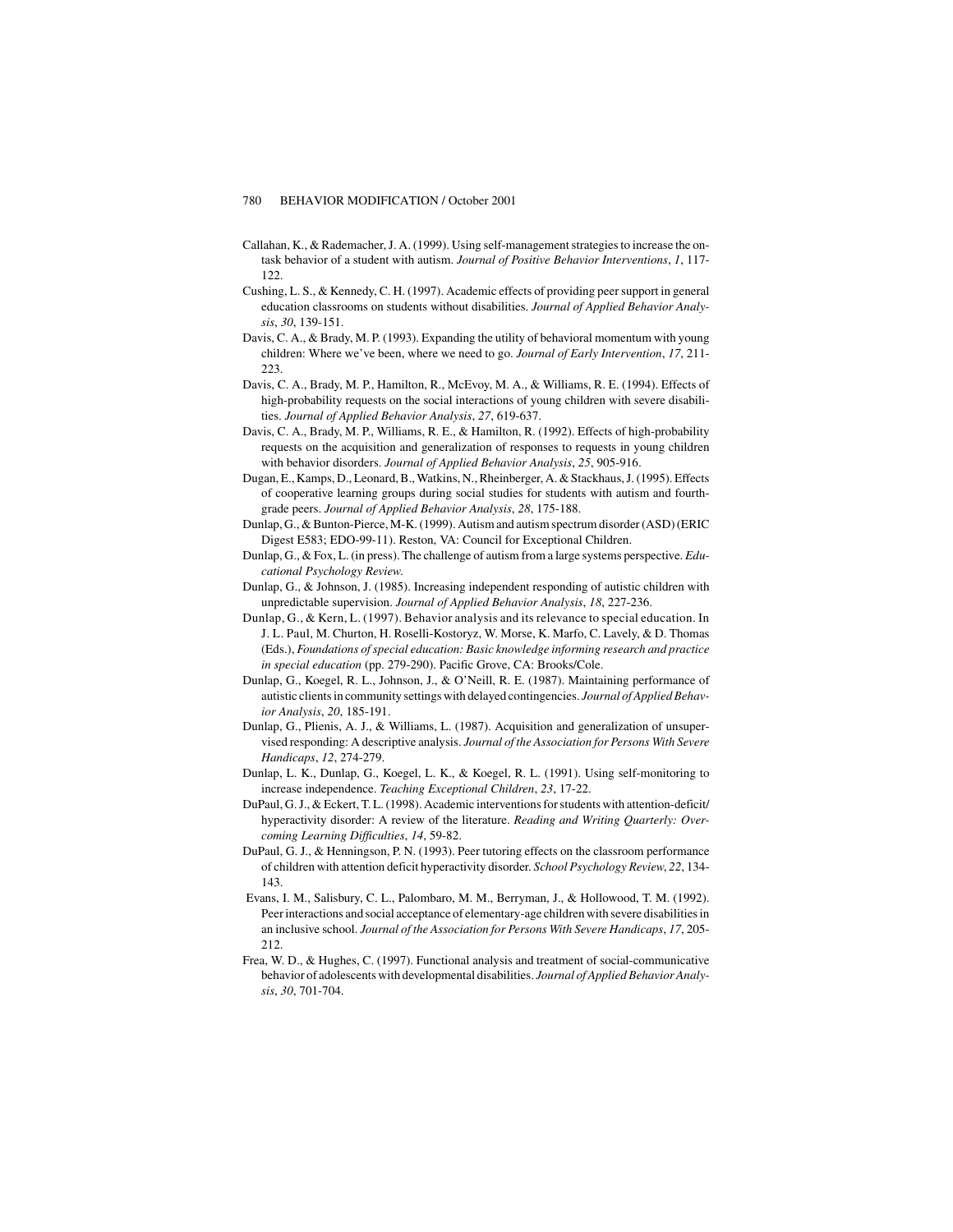- Fryxell, D., & Kennedy, C. H. (1995). Placement along the continuum of services and its impact on students' social relationships. *Journal of the Association for Persons With Severe Handicaps*, *20*, 259-269.
- Fuchs, D., Fuchs, L. S., Mathes, P. G., & Simmons, D. C. (1997). Peer-assisted learning strategies: Making classrooms more responsive to diversity. *American Educational Research Journal*, *34*, 174-206.
- Gillberg, C. (1999). Prevalence of disorders in the autism spectrum. *Infants and Young Children*, *10*, 64-74.
- Goldstein, H., & Cisar, C. L. (1992). Promoting interaction during sociodramatic play: Teaching scripts to typical preschoolers and classmates with disabilities. *Journal of Applied Behavior Analysis*, *25*, 265-280.
- Goldstein, H., Kaczmarek, L., Pennington, R., & Shafer, K. (1992). Peer-mediated intervention: Attending to, commenting on, and acknowledging the behavior of preschoolers with autism. *Journal of Applied Behavior Analysis*, *25*, 289-305.
- Hall, L. J., McClannahan, L. E., & Krantz, P. J. (1995). Promoting independence in integrated classrooms by teaching aides to use activity schedules and decreased prompts. *Education and Training in Mental Retardation*, *30*, 208-217.
- Haring, T. G., & Breen, C. G. (1992). A peer-mediated social network intervention to enhance the social integration of persons with moderate and severe disabilities. *Journal of Applied Behavior Analysis*, *25*, 319-333.
- Harris, S. L., Handleman, J. S., Kristoff, B., Bass, L., & Gordon, R. (1990). Changes in language development among autistic and peer children in segregated and integrated preschool settings. *Journal of Autism and Developmental Disorders*, *20*, 23-31.
- Harrower, J. K. (1999). Educational inclusion of children with severe disabilities. *Journal of Positive Behavior Interventions*, *1*, 215-230.
- Hundert, J., & Houghton, A. (1992). Promoting social interaction of children with disabilities in integrated preschools: A failure to generalize. *Exceptional Children*, *58*, 311-320.
- Hunt, P., Alwell, M., Farron-Davis, F., & Goetz, L. (1996). Creating socially supportive environments for fully included students who experience multiple disabilities. *Journal of the Association for Persons With Severe Handicaps*, *21*, 53-71.
- Hunt, P., Farron-Davis, F., Beckstead, S., Curtis, D., & Goetz, L. (1994). Evaluating the effects of placement of students with severe disabilities in general education versus special classes. *Journal of the Association for Persons With Severe Handicaps*, *19*, 200-214.
- Hunt, P., Farron-Davis, F., Wrenn, M., Hirose-Hatae, A., & Goetz, L. (1997). Promoting interactive partnerships in inclusive educational settings. *Journal of the Association for Persons With Severe Handicaps*, *22*, 127-137.
- Hunt, P., & Goetz, L. (1997). Research on inclusive educational programs, practices, and outcomes for students with severe disabilities. *Journal of Special Education*, *31*, 3-29.
- Hunt, P., Staub, D., Alwell, M., & Goetz, L. (1994). Achievement by all students within the context of cooperative learning groups. *Journal of the Association for Persons With Severe Handicaps*, *19*, 290-301.
- Kamps, D. M., Barbetta, P. M., Leonard, B. R., Delquadri, J. (1994). Classwide peer tutoring: An integration strategy to improve reading skills and promote peer interactions among students with autism and general education peers. *Journal of Applied Behavior Analysis*, *27*, 49-61.
- Kamps, D. M., Kravits, T., Gonzalez Lopez, A., Kemmerer, K., Potucek, J., & Harrel, L. G. (1998). What do the peers think? Social validity of peer-mediated programs. *Education and Treatment of Children*, *21*, 107-134.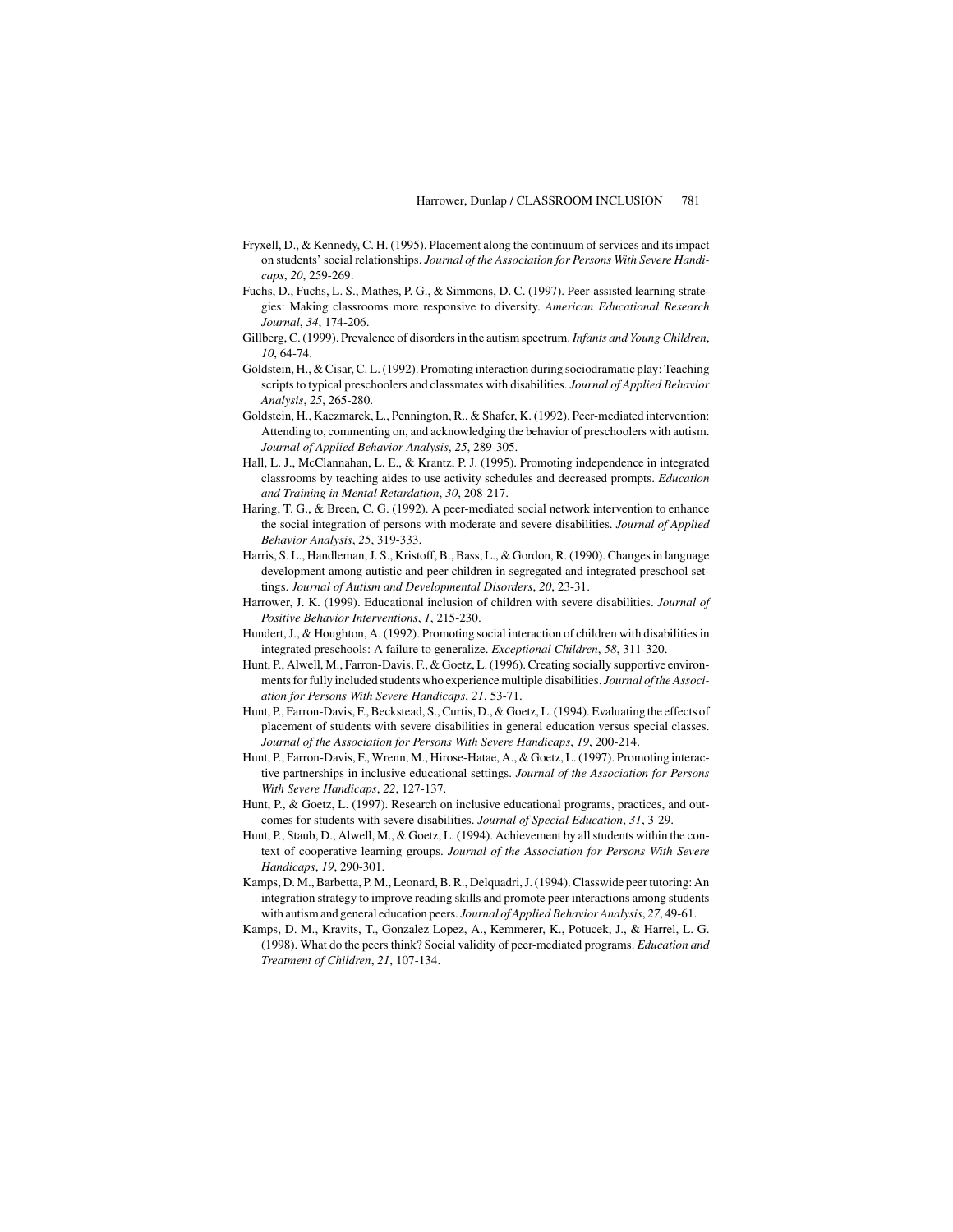- Kamps, D. M., Leonard, B., Potucek, J., Garrison-Harrell, L. (1995). Cooperative learning groups in reading: An integration strategy for students with autism and general classroom peers. *Behavioral Disorders*, *21*, 89-109.
- Kamps, D. M., Leonard, B. R., Vernon, S., Dugan, E. P., Delquadri, J. C., Gershon, B., Wade, L., & Folk, L. (1992). Teaching social skills to students with autism to increase peer interactions in an integrated first-grade classroom. *Journal of Applied Behavior Analysis*, *25*, 281-288.
- Karagiannis, A., Stainback, S., & Stainback, W. (1996). Historical overview of inclusion. In S. Stainback & W. Stainback (Eds.), *Inclusion: A guide for educators* (pp. 17-28). Baltimore: Paul H. Brookes.
- Kauffman, J. M., & Hallahan, D. (Eds.). (1995). *The illusion of inclusion*. Austin, TX: Pro-Ed.
- Kincaid, D. (1996). Person-centered planning. In L. K. Koegel, R. L. Koegel, & G. Dunlap (Eds.), *Positive behavioral support: Including people with difficult behavior in the community* (pp. 439-465). Baltimore: Paul H. Brookes.
- Koegel, L. K., Harrower, J. K., & Koegel, R. L. (1999). Support for children with developmental disabilities in full inclusion classrooms through self-management. *Journal of Positive Behavioral Interventions*, *1*, 26-34.
- Koegel, L. K., Koegel, R. L., Harrower, J. K., & Carter, C. M. (1999). Pivotal response intervention I: Overview of approach. *Journal of the Association for Persons With Severe Handicaps*, *24*, 174-185.
- Koegel, L. K., Koegel, R. L., Hurley, C., & Frea, W. D. (1992). Improving social skills and disruptive behavior in children with autism through self-management. *Journal of Applied Behavior Analysis*, *25*, 341-353.
- Koegel, L. K., Valdez-Menchaca, M., Koegel, R. L., & Harrower, J. K. (2001). Autism: Social communication difficulties and related behaviors. In M. Hersen & V. B. Van Hasselt (Eds.), *Advanced abnormal psychology* (2nd ed., pp. 165-189). New York: Kluwer, Plenum.
- Kohler, F. W., Strain, P. S., Hoyson, M., Davis, L., Donina, W. M., & Rapp, N. (1995). Using a group-oriented contingency to increase social interactions between children with autism and their peers: A preliminary analysis of corollary supportive behaviors. *Behavior Modification*, *19*, 10-32.
- Kohler, F. W., Strain, P. S., & Shearer, D. D. (1996). Examining levels of social inclusion within an integrated preschool for children with autism. In L. K. Koegel, R. L. Koegel, & G. Dunlap (Eds.), *Positive behavioral support: Including people with difficult behavior in the community* (pp. 305-332). Baltimore: Paul H. Brookes.
- Locke, W. R., & Fuchs, L. S. (1995). Effects of peer-mediated reading instruction on the on-task behavior and social interaction of children with behavior disorders. *Journal of Emotional and Behavioral Disorders*, *3*, 92-99.
- Mace, F. C., Hock, M. L., Lalli, J. S., West, B. J., Belfiore, P., Pinter, E., & Brown, D. K. (1988). Behavioral momentum in the treatment of noncompliance. *Journal of Applied Behavior Analysis*, *21*, 123-141.
- Marholin, D., & Steinman, L. (1977). Stimulus control in the classroom as a function of the behavior reinforcers. *Journal of Applied Behavior Analysis*, *10*, 456-478.
- McDonnell, J. (1998). Instruction for students with severe disabilities in general education settings. *Education and Training in Mental Retardation and Developmental Disabilities*, *33*, 199-215.
- McGee, G. G., Almeida, M. C., Sulzer-Azaroff, B., & Feldman, R. S. (1992). Promoting reciprocal interactions via peer incidental teaching. *Journal of Applied Behavior Analysis*, *25*, 117- 126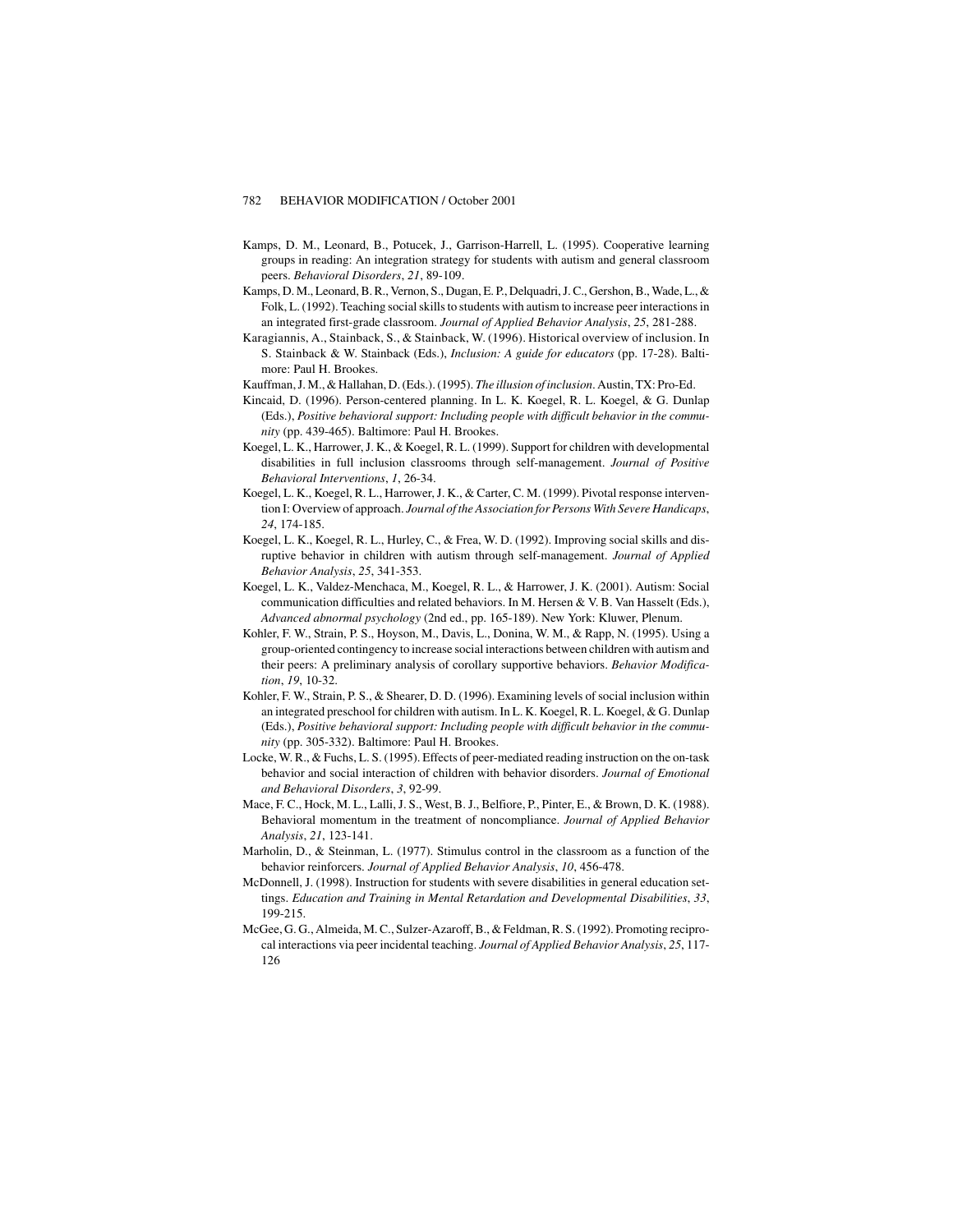- McGee, G. G., Morrier, M. J., & Daly, T. (1999). An incidental teaching approach to early intervention for toddlers with autism. *Journal of the Association for Persons With Severe Handicaps*, *24*, 133-146.
- Nickels, C. (1996). A gift from Alex—The art of belonging: Strategies for academic and social inclusion. In L. K. Koegel, R. L. Koegel, & G. Dunlap (Eds.), *Positive behavioral support: Including people with difficult behavior in the community* (pp. 123-144). Baltimore: Paul H. Brookes.
- Odom, S. L., Hoyson, M., Jamieson, B., & Strain, P. S. (1985). Increasing handicapped preschoolers' peer social interactions: Cross-setting and component analysis. *Journal of Applied Behavior Analysis*, *18*, 3-16.
- Odom, S. L., & Strain, P. S. (1986). A comparison of peer-initiation and teacher-antecedent interventions for promoting reciprocal social interaction of autistic preschoolers. *Journal of Applied Behavior Analysis*, *19*, 59-71.
- Pierce, K., & Schreibman, L. (1994). Teaching daily living skills to children with autism in unsupervised settings through pictorial self-management. *Journal of Applied Behavior Analysis*, *27*, 471-481.
- Pierce, K., & Schreibman, L. (1995). Increasing complex social behaviors in children with autism: Effects of peer-implemented pivotal response training. *Journal of Applied Behavior Analysis*, *28*, 285-295.
- Pierce, K., & Schreibman, L. (1997). Multiple peer use of pivotal response training social behaviors of classmates with autism: Results from trained and untrained peers. *Journal of Applied Behavior Analysis*, *30*, 157-160.
- Putnam, J. W. (Ed.). (1993). *Cooperative learning and strategies for inclusion: Celebrating diversity in the classroom*. Baltimore: Paul H. Brookes.
- Reid, R. (1996). Research in self-monitoring with students with learning disabilities: The present, the prospects, the pitfalls. *Journal of Learning Disabilities*, *29*, 317-331.
- Sailor, W. (1996). New structures and systems change for comprehensive positive behavioral support. In L. K. Koegel, R. L. Koegel, & G. Dunlap (Eds.), *Positive behavioral support: Including people with difficult behavior in the community* (pp. 163-206). Baltimore: Paul H. Brookes.
- Sainato, D. M., Strain, P. S., Lefebvre, D., & Rapp, N. (1987). Facilitating transition times with handicapped preschool children: A comparison between peer-mediated and antecedent prompt procedures. *Journal of Applied Behavior Analysis*, *20*, 285-291.
- Sainato, D. M., Strain, P. S., Lefebvre, D., & Rapp, N. (1990). Effects of self-evaluation on the independent work skills of preschool children with disabilities. *Exceptional Children*, *56*, 540-549.
- Singer, G.H.S., Singer, J., & Horner, R. H. (1987). Using pretask requests to increase the probability of compliance for students with severe disabilities. *Journal of the Association for Persons With Severe Handicaps*, *12*, 287-291.
- Smith, A. E., & Camarata, S. (1999). Using teacher-implemented instruction to increase language intelligibility of children with autism. *Journal of Positive Behavior Interventions*, *1*, 141-151.
- Stahmer, A. C., & Schreibman, L. (1992). Teaching children with autism appropriate play in unsupervised environments using a self-management package. *Journal of Applied Behavior Analysis*, *25*, 447-459.
- Strain, P. S., Kohler, F. W., Storey, K., & Danko, C. D. (1994). Teaching preschoolers with autism to self-monitor their social interactions: An analysis of results in home and school settings. *Journal of Emotional and Behavioral Disorders*, *2*, 78-88.